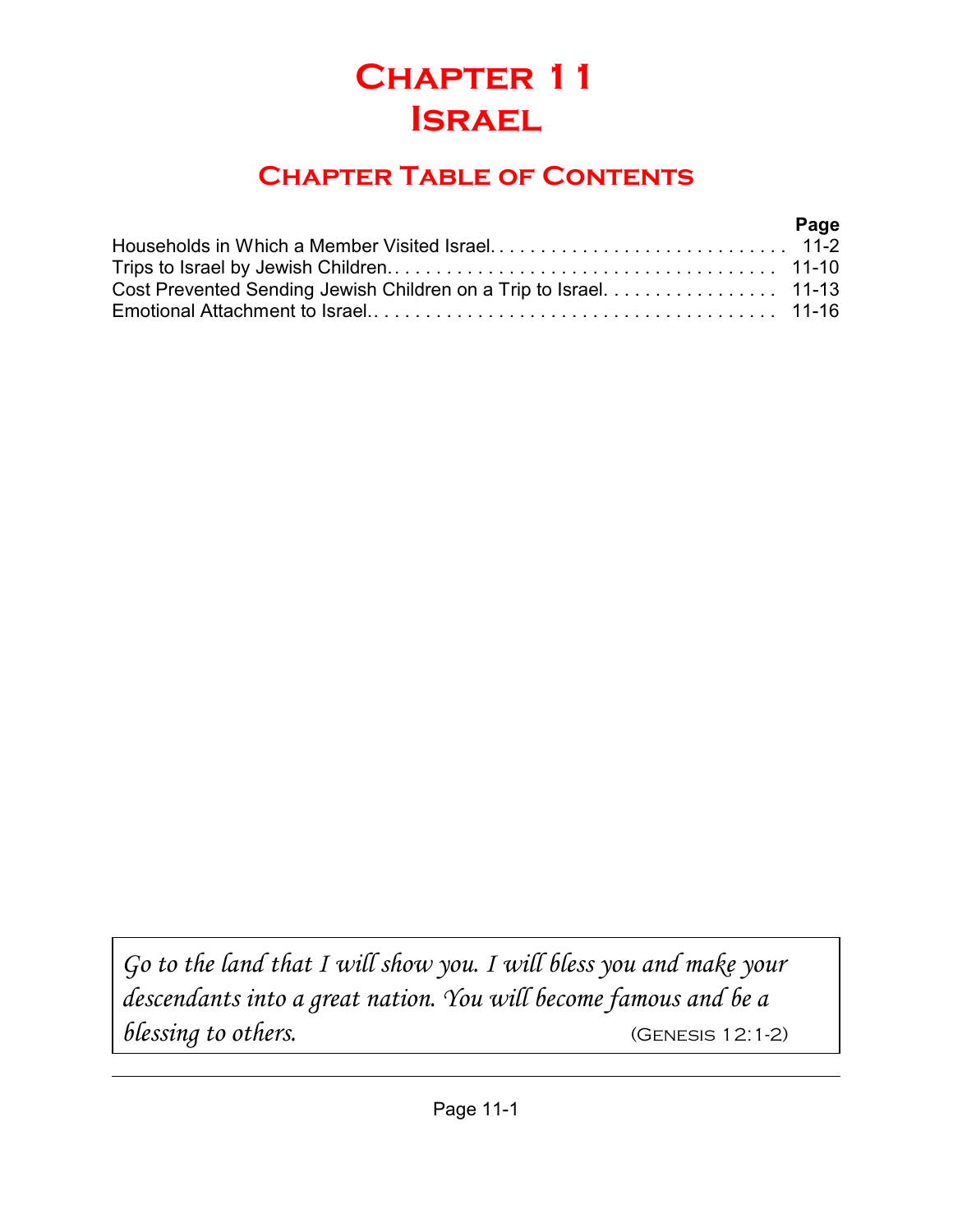#### **Households in Which a Member Visited Israel**

**T able 11-1** shows that 61% of Jewish households in Broward contain an adult or a Jewish child (*member*) who visited Israel. Two types of trips to Israel are defined in this study:

**O** Jewish Trip: A Jewish trip to Israel is a trip sponsored by a Jewish group, such as a Jewish Federation, Jewish agency, synagogue, or Jewish organization. Households containing members who lived or studied in Israel (excluding households containing Israelis) are reported as households in which a member visited Israel on a Jewish trip. Households containing members who visited Israel on both a Jewish trip and a general trip (excluding households containing Israelis) are reported as households in which a member visited Israel on a Jewish trip.

**<sup>@</sup>** General Trip: A general trip to Israel is either a trip sponsored by a non-Jewish group or commercial company or a trip in which a household member visited Israel on his/her own. Households containing Israelis are reported as households in which a member visited Israel on a general trip. Israelis are included as having visited Israel on a general trip.

**<sup>3</sup>** The *Jewish Trip Market Share (market share)* is defined as the percentage of households in which a member who visited Israel visited on a Jewish trip.

25% of households contain a member who visited Israel on a Jewish trip and 36%, on a general trip. The market share is 37%.

 $\checkmark$  The 2% of households in which a member visited Israel on both a Jewish trip and a general trip are reported as households in which a member visited Israel on a Jewish trip.

**Community Comparisons**. **Table 11-2** shows that the 61% of households in which a member **visited Israel** is the third highest of about 35 comparison Jewish communities and compares to 71% in Miami, 61% in South Palm Beach, 59% in Houston, 55% in West Palm Beach, and 33% in Las Vegas. The 61% compares to 52% in 1997.

**Table 11-3** shows that the 25% of households in which a member visited Israel on a **Jewish trip** is about average among about 35 comparison Jewish communities and compares to 31% in Houston, 28% in South Palm Beach, 26% in Miami, 25% in West Palm Beach, and 10% in Las Vegas. The 25% compares to 20% in 1997.

The 36% of households in which a member visited Israel on a **general trip** is the third highest of about 35 comparison Jewish communities and compares to 45% in Miami, 32% in South Palm Beach, 30% in West Palm Beach, 28% in Houston, and 22% in Las Vegas. The 36% compares to 32% in 1997.

The 41% **market share** is below average among about 35 comparison Jewish communities and compares to 52% in Houston, 47% in South Palm Beach, 46% in West Palm Beach, 37% in Miami, and 31% in Las Vegas. The 41% compares to 38% in 1997.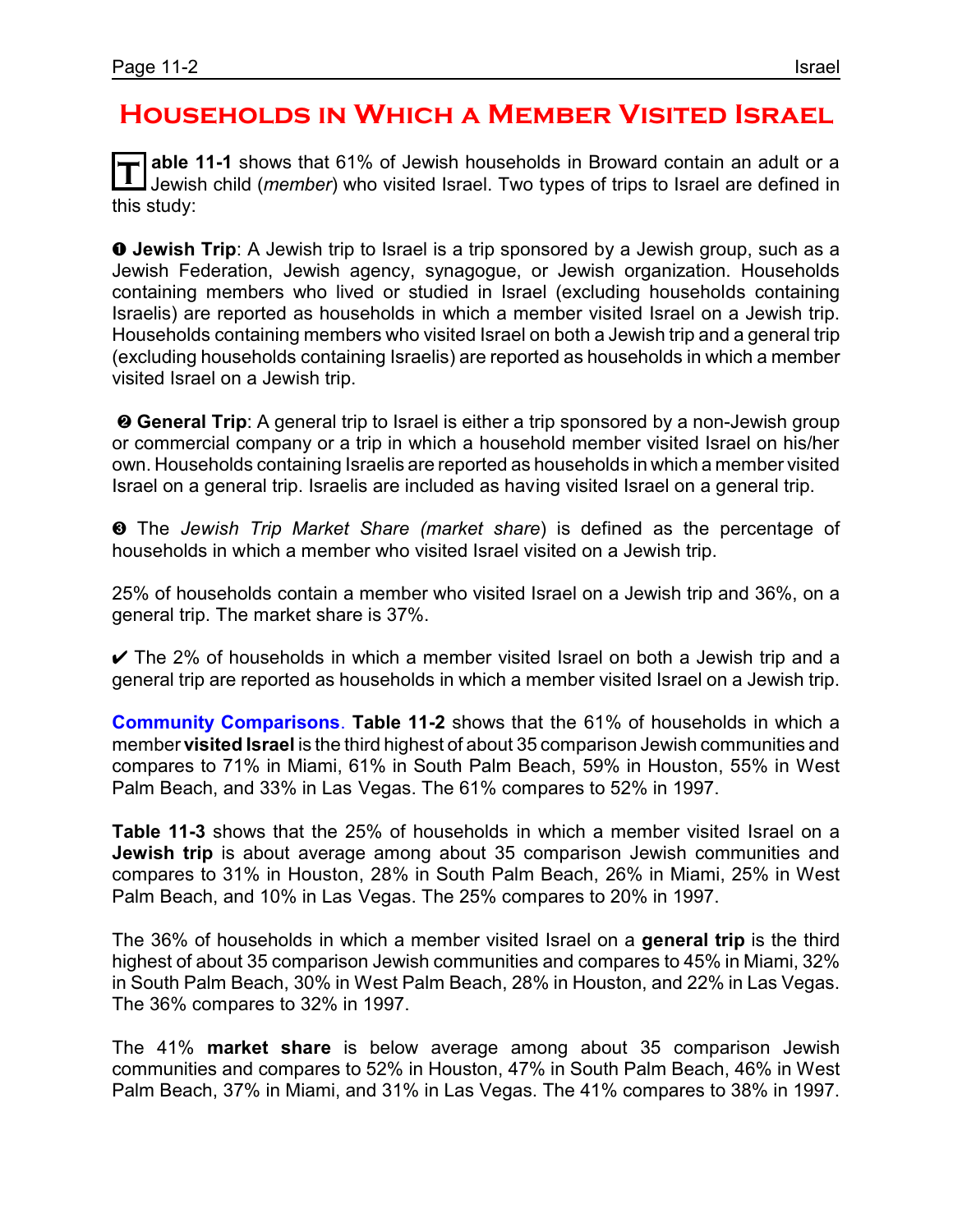**Comparisons Among Population Subgroups**. **Table 11-1** shows that, overall, 61% of households contain a member who visited Israel. The percentage is much higher in:

- households in the Southeast (79%)
- ! households earning an annual income of \$200,000 and over (84%)
- ! Orthodox households (92%) and Reform households (81%)
- ! in-married households (73%) and conversionary in-married households (74%)
- synagogue member households (81%), households who attended Chabad in the past year (81%), JCC member households (75%), and Jewish organization member households (83%)
- households who donated to the Jewish Federation in the past year (79%)
- $\bullet$  households who donated under \$100 (82%), \$500-\$1,000 (94%), and \$1,000 and over (94%) to the Jewish Federation in the past year

The percentage is much lower in:

- households in the North Central (50%)
- ! households earning an annual income under \$25,000 (40%) and \$25,000- \$50,000 (49%)
- intermarried households (25%)
- synagogue non-member households (51%)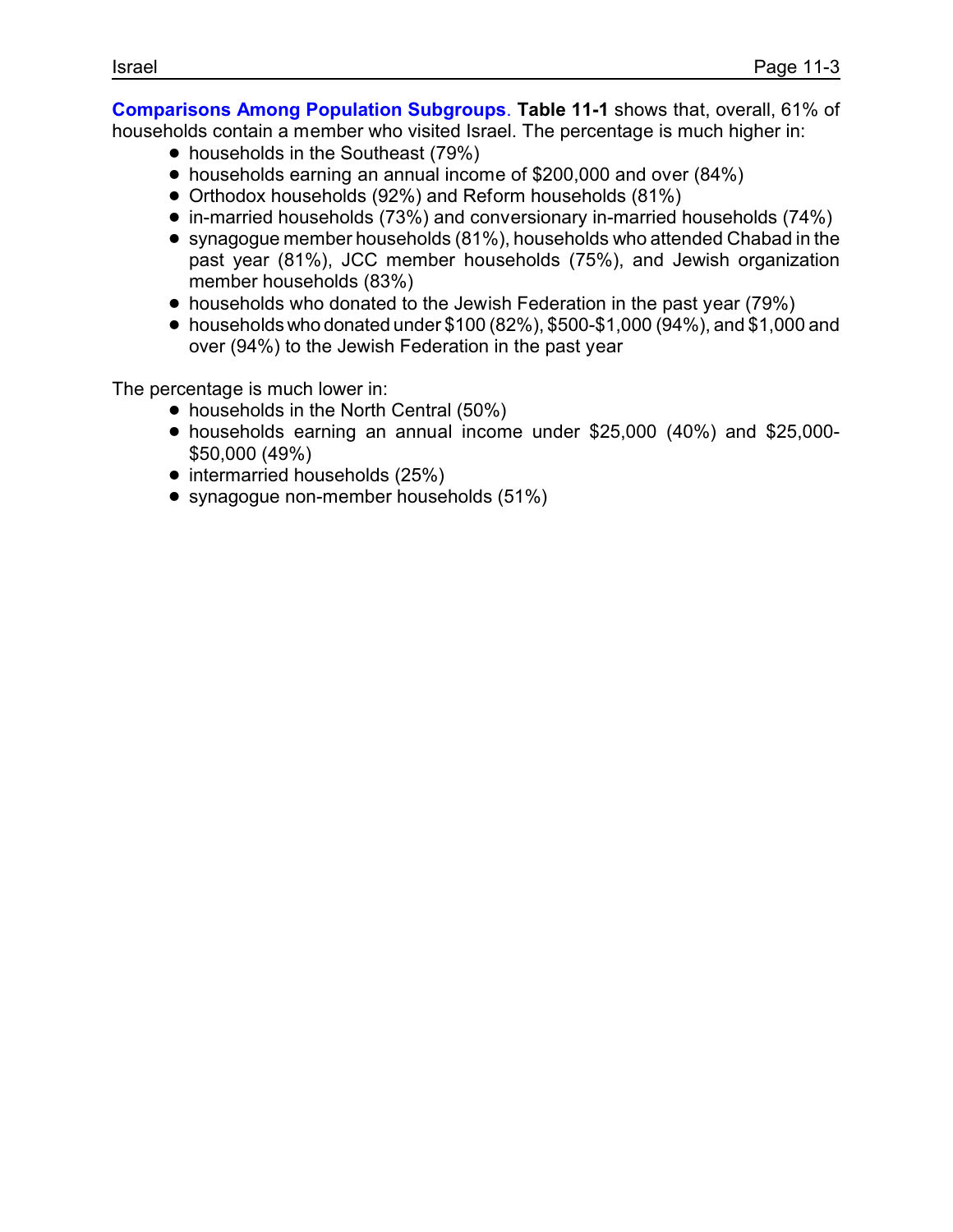| Page 11-4 | Israel |
|-----------|--------|
|           |        |

| <b>TABLE 11-1</b><br><b>HOUSEHOLDS IN WHICH A MEMBER VISITED ISRAEL</b> |              |                                   |                             |                                   |                                                                       |
|-------------------------------------------------------------------------|--------------|-----------------------------------|-----------------------------|-----------------------------------|-----------------------------------------------------------------------|
| <b>BASE: JEWISH HOUSEHOLDS</b><br><b>Visited Israel</b>                 |              |                                   |                             |                                   | <b>Jewish</b>                                                         |
| <b>Population Subgroup</b>                                              | <b>Total</b> | <b>Jewish</b><br><b>Trip</b><br>O | <b>General</b><br>Trip<br>❷ | <b>Not</b><br>to<br><b>Israel</b> | <b>Trip</b><br><b>Market</b><br><b>Share</b><br>$\boldsymbol{\Theta}$ |
| All                                                                     | 61.1%        | 25.1%                             | 36.0                        | 38.9                              | 41.1%                                                                 |
|                                                                         |              | <b>GEOGRAPHIC AREA</b>            |                             |                                   |                                                                       |
| <b>Northwest</b>                                                        | 56.4%        | 19.9%                             | 36.5                        | 43.6                              | 35.3%                                                                 |
| <b>North Central</b>                                                    | 49.7%        | 21.3%                             | 28.4                        | 50.3                              | 42.9%                                                                 |
| East                                                                    | 57.6%        | 18.8%                             | 38.8                        | 42.4                              | 32.6%                                                                 |
| <b>West Central</b>                                                     | 53.7%        | 20.3%                             | 33.4                        | 46.3                              | 37.8%                                                                 |
| Southeast                                                               | 79.1%        | 31.1%                             | 48.0                        | 20.9                              | 39.3%                                                                 |
| Southwest                                                               | 65.7%        | 33.9%                             | 31.8                        | 34.3                              | 51.6%                                                                 |
|                                                                         |              | <b>HOUSEHOLD STRUCTURE</b>        |                             |                                   |                                                                       |
| <b>Household with Children</b>                                          | 62.2%        | 28.4%                             | 33.8                        | 37.8                              | 45.7%                                                                 |
| Household with<br><b>Only Adult Children</b>                            | 60.3%        | 28.1%                             | 32.2                        | 39.7                              | 46.6%                                                                 |
| <b>Non-Elderly Couple</b>                                               | 55.6%        | 25.6%                             | 30.0                        | 44.4                              | 46.0%                                                                 |
| Non-Elderly Single                                                      | 64.3%        | 22.8%                             | 41.5                        | 35.7                              | 35.5%                                                                 |
| <b>Elderly Couple</b>                                                   | 66.1%        | 23.4%                             | 42.7                        | 33.9                              | 35.4%                                                                 |
| <b>Elderly Single</b>                                                   | 61.8%        | 26.8%                             | 35.0                        | 38.2                              | 43.4%                                                                 |
| <b>HOUSEHOLD INCOME</b>                                                 |              |                                   |                             |                                   |                                                                       |
| Under \$25,000                                                          | 39.6%        | 8.7%                              | 30.9                        | 60.4                              | 22.0%                                                                 |
| $$25 - $50,000$                                                         | 48.9%        | 21.6%                             | 27.3                        | 51.1                              | 44.2%                                                                 |
| $$50 - $100,000$                                                        | 64.9%        | 19.7%                             | 45.2                        | 35.1                              | 30.4%                                                                 |
| $$100 - $200,000$                                                       | 60.8%        | 34.3%                             | 26.5                        | 39.2                              | 56.4%                                                                 |
| \$200,000 and over                                                      | 83.7%        | 38.3%                             | 45.4                        | 16.3                              | 45.8%                                                                 |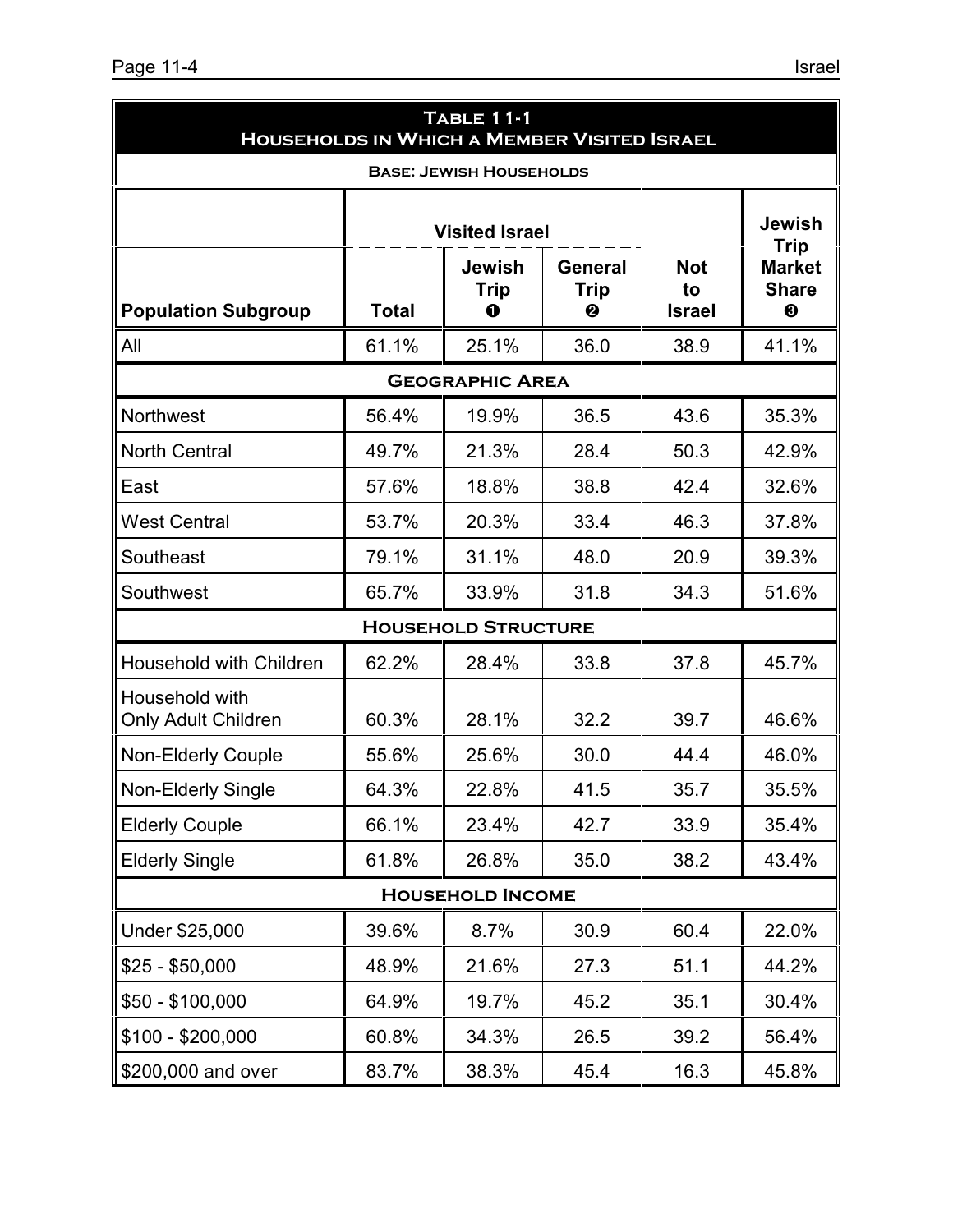| <b>TABLE 11-1</b><br><b>HOUSEHOLDS IN WHICH A MEMBER VISITED ISRAEL</b> |                       |                                         |                             |                                   |                                                        |  |
|-------------------------------------------------------------------------|-----------------------|-----------------------------------------|-----------------------------|-----------------------------------|--------------------------------------------------------|--|
|                                                                         |                       | <b>BASE: JEWISH HOUSEHOLDS</b>          |                             |                                   |                                                        |  |
|                                                                         |                       | <b>Visited Israel</b>                   |                             |                                   | Jewish<br><b>Trip</b>                                  |  |
| <b>Population Subgroup</b>                                              | <b>Total</b>          | <b>Jewish</b><br>Trip<br>0              | <b>General</b><br>Trip<br>❷ | <b>Not</b><br>to<br><b>Israel</b> | <b>Market</b><br><b>Share</b><br>$\boldsymbol{\Theta}$ |  |
| All                                                                     | 61.1%                 | 25.1%                                   | 36.0                        | 38.9                              | 41.1%                                                  |  |
|                                                                         |                       | <b>JEWISH IDENTIFICATION</b>            |                             |                                   |                                                        |  |
| Orthodox                                                                | 92.2%                 | 41.8%                                   | 50.4                        | 7.8                               | 45.3%                                                  |  |
| Conservative                                                            | 69.4%                 | 32.7%                                   | 36.7                        | 30.6                              | 47.1%                                                  |  |
| Reform                                                                  | 81.1%                 | 55.2%                                   | 25.9                        | 18.9                              | 68.1%                                                  |  |
| <b>Just Jewish</b>                                                      | 63.8%                 | 28.9%                                   | 34.9                        | 36.2                              | 45.3%                                                  |  |
|                                                                         |                       | <b>TYPE OF MARRIAGE</b>                 |                             |                                   |                                                        |  |
| In-married                                                              | 73.4%                 | 31.1%                                   | 42.3                        | 26.6                              | 42.4%                                                  |  |
| Conversionary                                                           | 73.8%                 | 27.4%                                   | 46.4                        | 26.2                              | 37.1%                                                  |  |
| Intermarried                                                            | 24.6%                 | 13.4%                                   | 11.2                        | 75.4                              | 54.5%                                                  |  |
|                                                                         |                       | <b>SYNAGOGUE MEMBERSHIP</b>             |                             |                                   |                                                        |  |
| Member                                                                  | 81.3%                 | 42.8%                                   | 38.5                        | 18.7                              | 52.6%                                                  |  |
| Non-Member                                                              | 50.7%                 | 16.0%                                   | 34.7                        | 49.3                              | 31.6%                                                  |  |
|                                                                         |                       | <b>ATTENDED CHABAD IN THE PAST YEAR</b> |                             |                                   |                                                        |  |
| Attended                                                                | 81.2%                 | 32.4%                                   | 48.8                        | 18.8                              | 39.9%                                                  |  |
| <b>Did Not Attend</b>                                                   | 55.1%                 | 22.9%                                   | 32.2                        | 44.9                              | 41.6%                                                  |  |
|                                                                         | <b>JCC MEMBERSHIP</b> |                                         |                             |                                   |                                                        |  |
| Member                                                                  | 75.0%                 | 36.5%                                   | 38.5                        | 25.0                              | 48.7%                                                  |  |
| Non-Member                                                              | 59.2%                 | 23.5%                                   | 35.7                        | 40.8                              | 39.7%                                                  |  |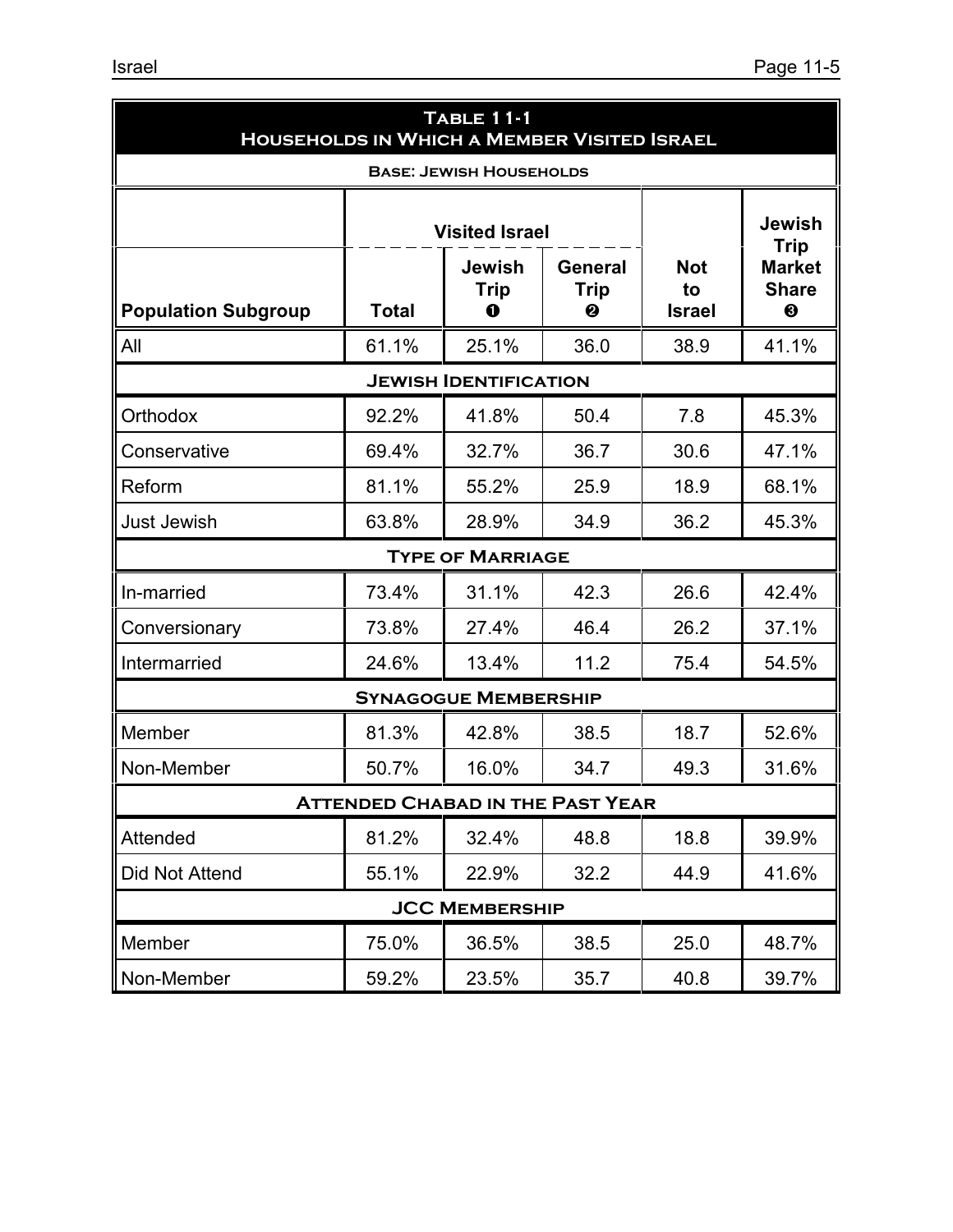| <b>TABLE 11-1</b><br><b>HOUSEHOLDS IN WHICH A MEMBER VISITED ISRAEL</b>                    |              |                                                                                           |      |      |                                                                                        |
|--------------------------------------------------------------------------------------------|--------------|-------------------------------------------------------------------------------------------|------|------|----------------------------------------------------------------------------------------|
|                                                                                            |              | <b>BASE: JEWISH HOUSEHOLDS</b>                                                            |      |      |                                                                                        |
| <b>Population Subgroup</b>                                                                 | <b>Total</b> | <b>Visited Israel</b><br>Jewish<br><b>General</b><br><b>Trip</b><br><b>Trip</b><br>0<br>❷ |      |      | <b>Jewish</b><br><b>Trip</b><br><b>Market</b><br><b>Share</b><br>$\boldsymbol{\Theta}$ |
| All                                                                                        | 61.1%        | 25.1%                                                                                     | 36.0 | 38.9 | 41.1%                                                                                  |
|                                                                                            |              | <b>JEWISH ORGANIZATION MEMBERSHIP</b>                                                     |      |      |                                                                                        |
| Member                                                                                     | 82.9%        | 38.6%                                                                                     | 44.3 | 17.1 | 46.6%                                                                                  |
| Non-Member                                                                                 | 55.8%        | 21.8%                                                                                     | 34.0 | 44.2 | 39.1%                                                                                  |
| <b>JEWISH FEDERATION MARKET SEGMENTS IN THE PAST YEAR</b>                                  |              |                                                                                           |      |      |                                                                                        |
| Donated to Federation                                                                      | 79.4%        | 36.4%                                                                                     | 43.0 | 20.6 | 45.8%                                                                                  |
| Asked, Did Not Donate                                                                      | 61.2%        | 27.5%                                                                                     | 33.7 | 38.8 | 44.9%                                                                                  |
| <b>Not Asked</b>                                                                           | 54.4%        | 20.1%                                                                                     | 34.3 | 45.6 | 36.9%                                                                                  |
| <b>DONATED TO THE JEWISH FEDERATION IN THE PAST YEAR</b>                                   |              |                                                                                           |      |      |                                                                                        |
| Nothing                                                                                    | 55.2%        | 20.9%                                                                                     | 34.3 | 44.8 | 37.9%                                                                                  |
| <b>Under \$100</b>                                                                         | 81.5%        | 30.9%                                                                                     | 50.6 | 18.5 | 37.9%                                                                                  |
| $$100 - $500$                                                                              | 64.7%        | 31.5%                                                                                     | 33.2 | 35.3 | 48.7%                                                                                  |
| $$500 - $1,000$                                                                            | 93.6%        | 46.6%                                                                                     | 47.0 | 6.4  | 49.8%                                                                                  |
| \$1,000 and over                                                                           | 94.0%        | 58.1%                                                                                     | 35.9 | 6.0  | 61.8%                                                                                  |
| Note: See page 11-2 for an explanation of $\mathbf{0}$ , $\mathbf{0}$ , and $\mathbf{0}$ . |              |                                                                                           |      |      |                                                                                        |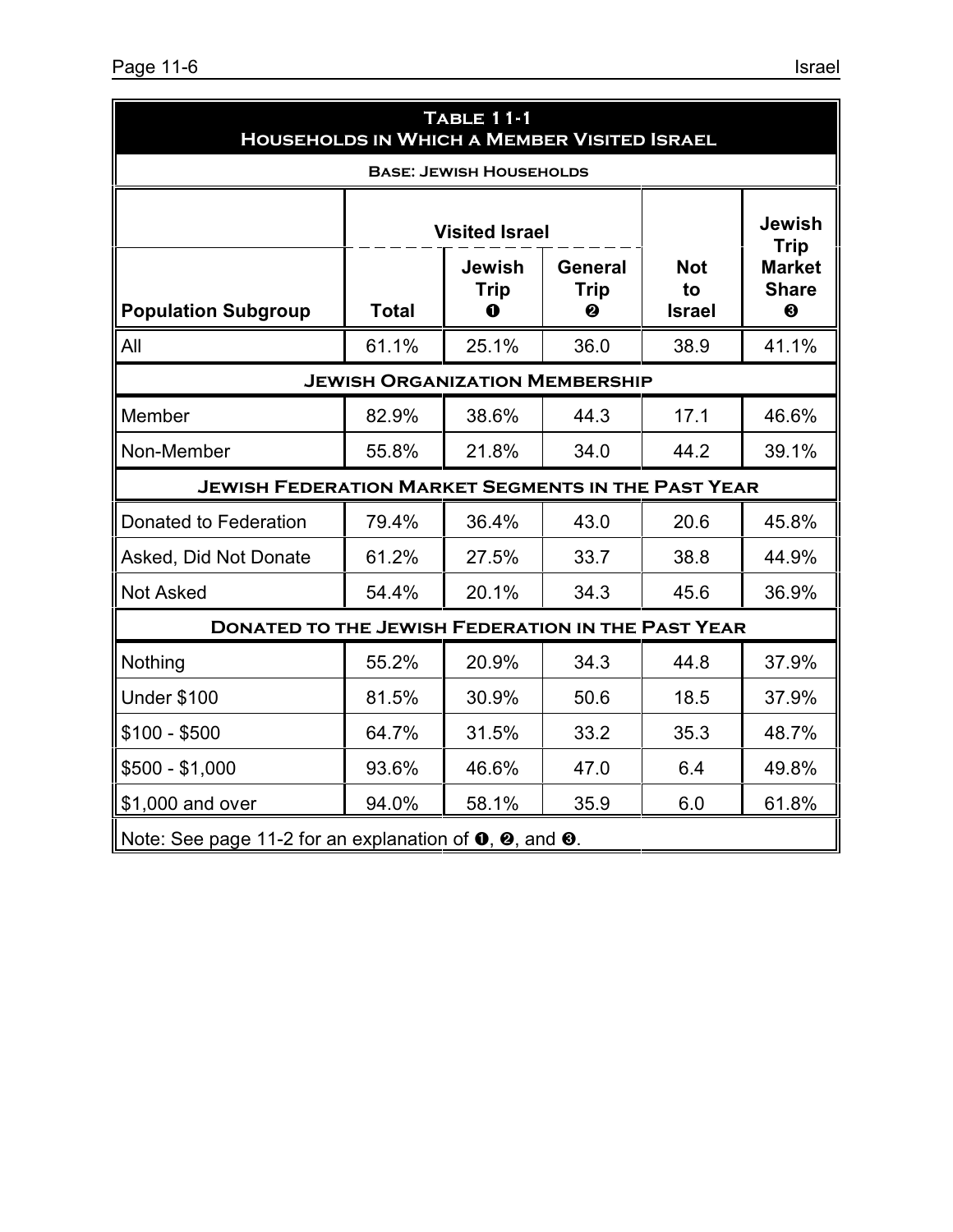| <b>TABLE 11-2</b><br><b>HOUSEHOLDS IN WHICH A MEMBER VISITED ISRAEL</b><br><b>COMMUNITY COMPARISONS</b> |                                                |     |                                                            |                  |               |
|---------------------------------------------------------------------------------------------------------|------------------------------------------------|-----|------------------------------------------------------------|------------------|---------------|
|                                                                                                         |                                                |     | <b>BASE: JEWISH HOUSEHOLDS</b>                             |                  |               |
| <b>Community</b>                                                                                        | Year                                           | %   | <b>Community</b>                                           | Year             | $\frac{0}{0}$ |
| <b>Miami</b>                                                                                            | 2014                                           | 71% | Wilmington                                                 | 1995             | 37%           |
| Bergen                                                                                                  | 2001                                           | 62% | Richmond                                                   | 1994             | 36%           |
| <b>BROWARD</b>                                                                                          | 2016                                           | 61% | Portland (ME)                                              | 2007             | 35%           |
| <b>S Palm Beach</b>                                                                                     | 2005                                           | 61% | Martin-St. Lucie                                           | 1999             | 35%           |
| Los Angeles                                                                                             | 1997                                           | 60% | St. Petersburg                                             | 1994             | 35%           |
| Houston                                                                                                 | 2016                                           | 59% | Orlando                                                    | 1993             | 34%           |
| Detroit                                                                                                 | 2005                                           | 57% | <b>Las Vegas</b>                                           | 2005             | 33%           |
| Sarasota                                                                                                | 2001                                           | 56% | York                                                       | 1999             | 28%           |
| <b>W Palm Beach</b>                                                                                     | <b>BASE: JEWISH RESPONDENTS</b><br>2005<br>55% |     |                                                            |                  |               |
| <b>Middlesex</b>                                                                                        | 2008                                           | 54% | <b>Baltimore</b>                                           | 2010             | 55%           |
| <b>Minneapolis</b>                                                                                      | 2004                                           | 52% | Cincinnati                                                 | 2008             | 52%           |
| <b>Broward</b>                                                                                          | 1997                                           | 52% | Chicago                                                    | 2010             | 50%           |
| Washington                                                                                              | 2003                                           | 51% | <b>New York</b>                                            | 2011             | 49%           |
| New Haven                                                                                               | 2010                                           | 50% | Cleveland                                                  | 2011             | 47%           |
| St. Paul                                                                                                | 2004                                           | 49% | <b>Essex-Morris</b>                                        | 1998             | 46%           |
| Monmouth                                                                                                | 1997                                           | 47% | Columbus                                                   | 2013             | 45%           |
| <b>Buffalo</b>                                                                                          | 1995                                           | 46% | Pittsburgh                                                 | 2002             | 44%           |
| <b>Lehigh Valley</b>                                                                                    | 2007                                           | 45% | St. Louis                                                  | 2014             | 43%           |
| Westport                                                                                                | 2000                                           | 44% | <b>Howard County</b>                                       | 2010             | 42%           |
| Milwaukee                                                                                               | 1996                                           | 44% | <b>Atlanta</b>                                             | 2006             | 40%           |
| Tucson                                                                                                  | 2002                                           | 43% | San Diego                                                  | 2003             | 39%           |
| Hartford                                                                                                | 2000                                           | 43% | Phoenix                                                    | 2002             | 39%           |
| San Antonio                                                                                             | 2007                                           | 42% | Denver                                                     | 2007             | 34%           |
| <b>Atlantic County</b>                                                                                  | 2004                                           | 42% | NJPS <sup>1</sup>                                          | 2000             | 35%           |
| Rochester                                                                                               | 1999                                           | 42% | Question                                                   | asked<br>whether | the           |
| Rhode Island                                                                                            | 2002                                           | 41% | respondent visited Israel, not anyone in<br>the household. |                  |               |
| <b>Tidewater</b>                                                                                        | 2001                                           | 40% |                                                            |                  |               |
| Harrisburg                                                                                              | 1994                                           | 40% |                                                            |                  |               |
| Charlotte                                                                                               | 1997                                           | 38% |                                                            |                  |               |
| Jacksonville                                                                                            | 2002                                           | 37% |                                                            |                  |               |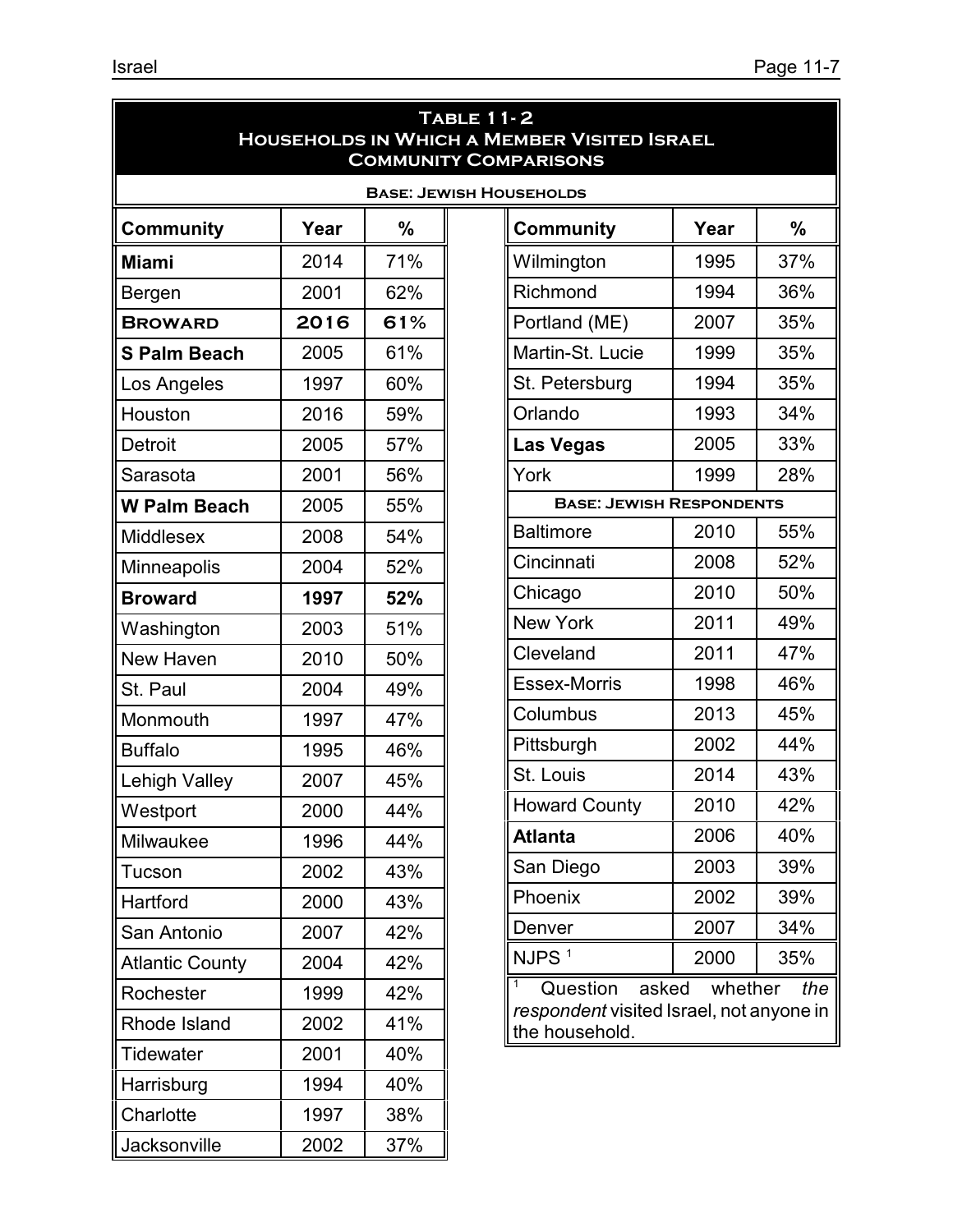| <b>TABLE 11-3</b><br><b>TYPES OF TRIPS TO ISRAEL</b><br><b>COMMUNITY COMPARISONS</b> |      |                                |                          |                          |
|--------------------------------------------------------------------------------------|------|--------------------------------|--------------------------|--------------------------|
|                                                                                      |      | <b>BASE: JEWISH HOUSEHOLDS</b> |                          |                          |
|                                                                                      |      |                                | <b>Visited Israel</b>    | <b>Jewish Trip</b>       |
| <b>Community</b>                                                                     | Year | <b>Jewish Trip</b><br>0        | <b>General Trip</b><br>❷ | <b>Market Share</b><br>❸ |
| Houston                                                                              | 2016 | 31%                            | 28%                      | 52%                      |
| <b>S Palm Beach</b>                                                                  | 2005 | 28%                            | 32%                      | 47%                      |
| Detroit                                                                              | 2005 | 28%                            | 29%                      | 49%                      |
| Sarasota                                                                             | 2001 | 28%                            | 28%                      | 50%                      |
| <b>Miami</b>                                                                         | 2014 | 26%                            | 45%                      | 37%                      |
| Bergen                                                                               | 2001 | 26%                            | 36%                      | 42%                      |
| <b>BROWARD</b>                                                                       | 2016 | 25%                            | 36%                      | 41%                      |
| <b>W Palm Beach</b>                                                                  | 2005 | 25%                            | 30%                      | 46%                      |
| Minneapolis                                                                          | 2004 | 25%                            | 27%                      | 49%                      |
| Washington                                                                           | 2003 | 25%                            | 26%                      | 49%                      |
| Middlesex                                                                            | 2008 | 24%                            | 29%                      | 45%                      |
| St. Paul                                                                             | 2004 | 24%                            | 25%                      | 48%                      |
| Monmouth                                                                             | 1997 | 24%                            | 24%                      | 50%                      |
| Milwaukee                                                                            | 1996 | 24%                            | 20%                      | 55%                      |
| Hartford                                                                             | 2000 | 23%                            | 20%                      | 54%                      |
| Rochester                                                                            | 1999 | 23%                            | 18%                      | 56%                      |
| <b>Lehigh Valley</b>                                                                 | 2007 | 22%                            | 23%                      | 49%                      |
| <b>Atlantic County</b>                                                               | 2004 | 22%                            | 19%                      | 54%                      |
| <b>Tidewater</b>                                                                     | 2001 | 22%                            | 18%                      | 55%                      |
| <b>Broward</b>                                                                       | 1997 | 20%                            | 32%                      | 38%                      |
| New Haven                                                                            | 2010 | 20%                            | 30%                      | 40%                      |
| San Antonio                                                                          | 2007 | 20%                            | 22%                      | 47%                      |
| Rhode Island                                                                         | 2002 | 20%                            | 21%                      | 49%                      |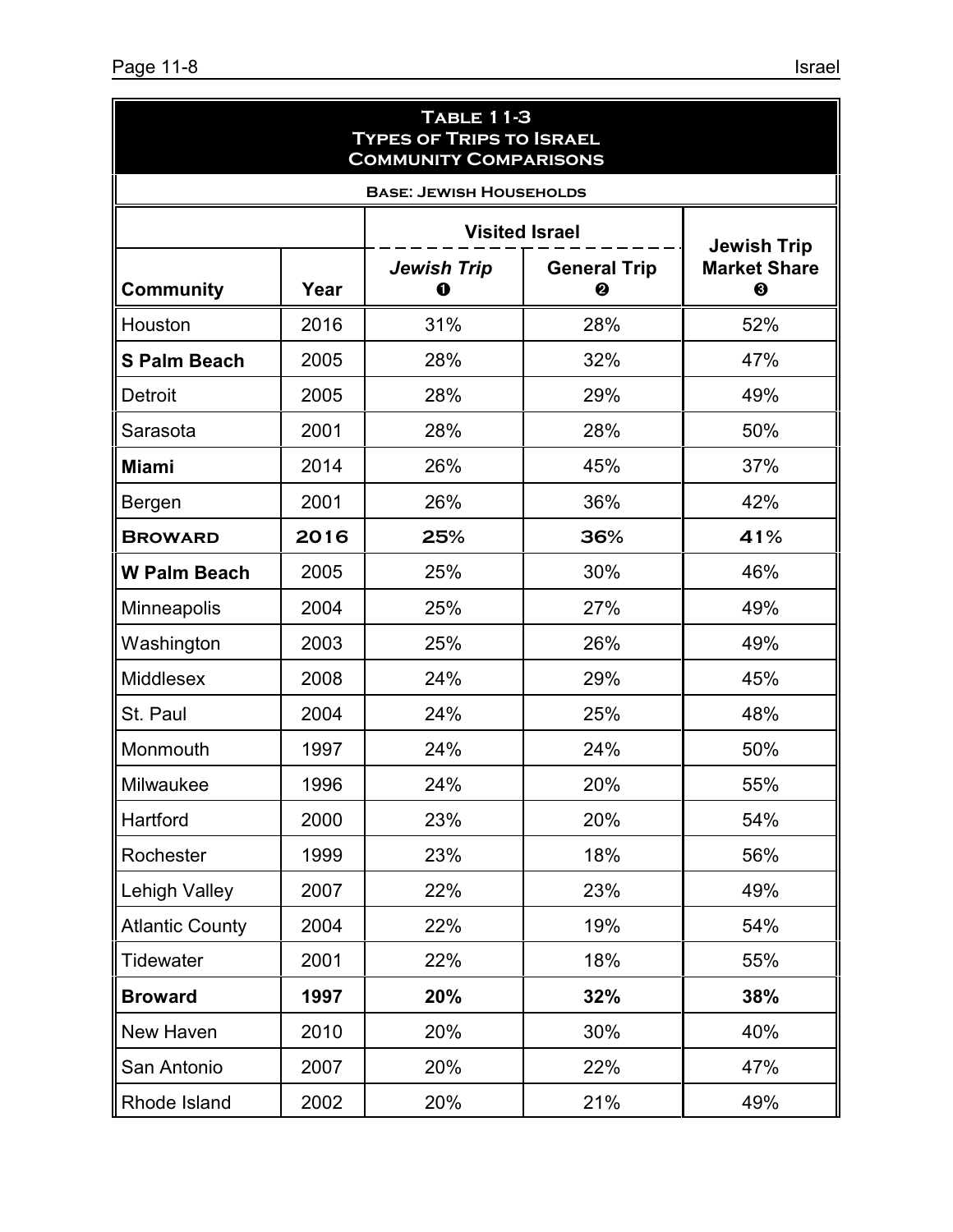| <b>TABLE 11-3</b><br><b>TYPES OF TRIPS TO ISRAEL</b><br><b>COMMUNITY COMPARISONS</b>       |      |                                |                          |                          |
|--------------------------------------------------------------------------------------------|------|--------------------------------|--------------------------|--------------------------|
|                                                                                            |      | <b>BASE: JEWISH HOUSEHOLDS</b> |                          |                          |
|                                                                                            |      |                                | <b>Visited Israel</b>    | <b>Jewish Trip</b>       |
| <b>Community</b>                                                                           | Year | <b>Jewish Trip</b><br>0        | <b>General Trip</b><br>❷ | <b>Market Share</b><br>❸ |
| Harrisburg                                                                                 | 1994 | 20%                            | 20%                      | 51%                      |
| Westport                                                                                   | 2000 | 19%                            | 25%                      | 44%                      |
| Charlotte                                                                                  | 1997 | 18%                            | 20%                      | 47%                      |
| Richmond                                                                                   | 1994 | 18%                            | 18%                      | 50%                      |
| Tucson                                                                                     | 2002 | 17%                            | 26%                      | 39%                      |
| Jacksonville                                                                               | 2002 | 17%                            | 20%                      | 47%                      |
| Los Angeles                                                                                | 1997 | 16%                            | 44%                      | 27%                      |
| Wilmington                                                                                 | 1995 | 16%                            | 21%                      | 43%                      |
| Martin-St. Lucie                                                                           | 1999 | 15%                            | 20%                      | 43%                      |
| St. Petersburg                                                                             | 1994 | 15%                            | 20%                      | 43%                      |
| Portland (ME)                                                                              | 2007 | 13%                            | 22%                      | 36%                      |
| York                                                                                       | 1999 | 11%                            | 18%                      | 37%                      |
| <b>Las Vegas</b>                                                                           | 2005 | 10%                            | 22%                      | 31%                      |
| Note: See page 11-2 for an explanation of $\mathbf{0}$ , $\mathbf{0}$ , and $\mathbf{0}$ . |      |                                |                          |                          |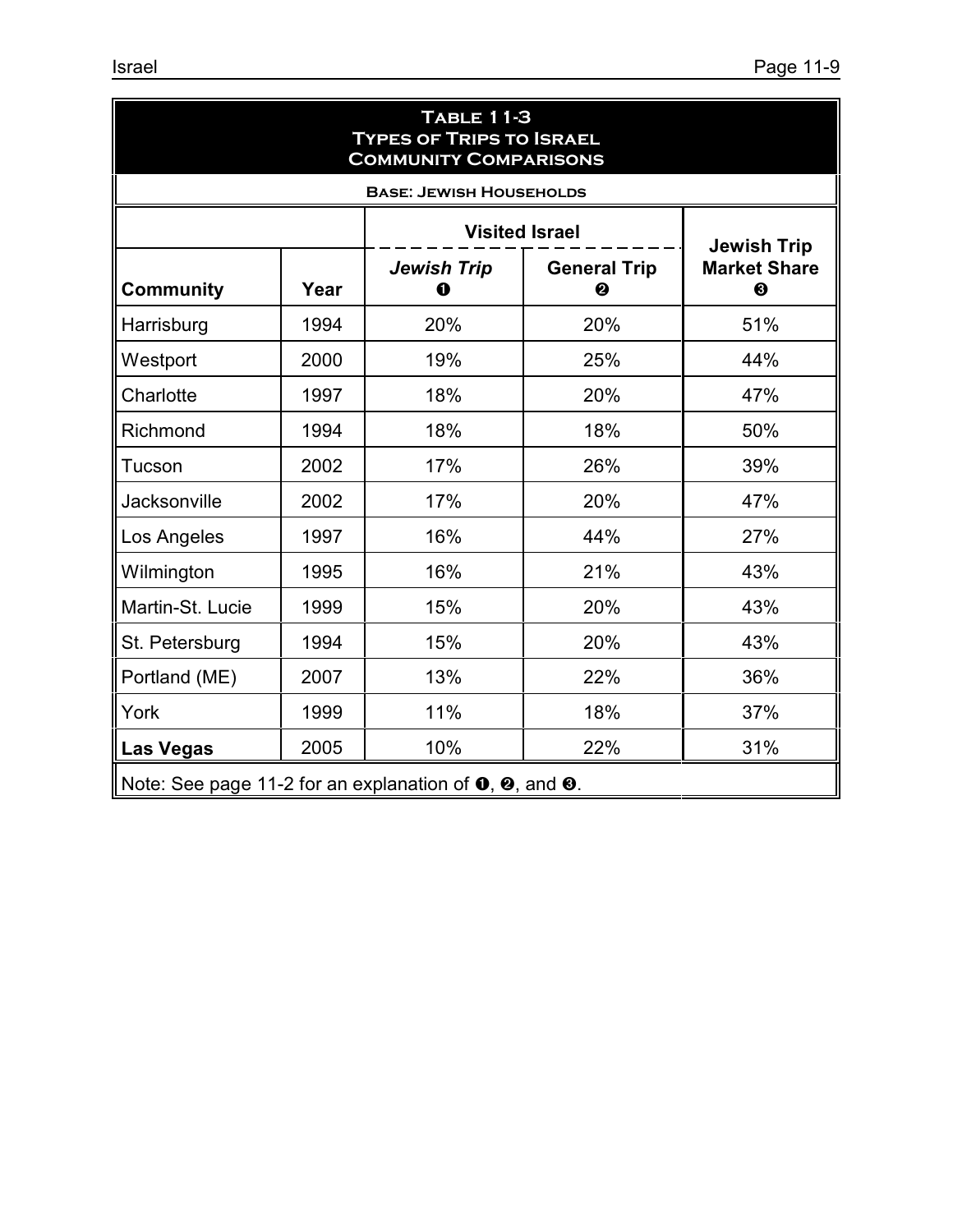#### **Trips to Israel by Jewish Children**

T able 11-4 shows that 22% of households with Jewish children age 6-17 in Broward<br>I have sent a Jewish child to Israel: 3% on a Jewish trip and 19%, on a general trip. The **able 11-4** shows that 22% of households with Jewish children age 6-17 in Broward 19% includes 1% of households with Jewish children age 6-17 who have sent a Jewish child to Israel on both a Jewish trip and a general trip.

A total of 34% of households with Jewish children age 13-17 have sent a Jewish child to Israel: 5% on a Jewish trip and 29%, on a general trip.

**Community Comparisons**. **Table 11-5** shows that the 22% of households with Jewish children age 6-17 who have sent a Jewish child on a **trip to Israel** is above average among about 40 comparison Jewish communities and compares to 46% in Miami, 16% in South Palm Beach, 14% in Las Vegas, 12% in Houston, 5% in West Palm Beach. The 22% compares to 21% in 1997.

The 3% who have sent a Jewish child to Israel on a **Jewish trip** is about average among about 35 comparison Jewish communities and compares to 12% in Miami, 5% in South Palm Beach, 2% in Las Vegas, and 1% in both Houston and West Palm Beach. The 3% compares to 3% in 1997.

The 19% who have sent a Jewish child to Israel on a **general trip** is the fourth highest of about 35 comparison Jewish communities and compares to 34% in Miami, 13% in Las Vegas, 11% in South Palm Beach, 10% in Houston, and 4% in West Palm Beach. The 19% compares to 18% in 1997.

| <b>TABLE 11-4</b><br><b>HOUSEHOLDS IN WHICH A JEWISH CHILD VISITED ISRAEL</b>                                                             |                                              |        |  |  |  |
|-------------------------------------------------------------------------------------------------------------------------------------------|----------------------------------------------|--------|--|--|--|
|                                                                                                                                           | <b>BASE: HOUSEHOLDS WITH JEWISH CHILDREN</b> |        |  |  |  |
| <b>Households with</b><br><b>Households with</b><br><b>Jewish Children</b><br>Jewish Teenagers<br>Age 13-17<br>Trip to Israel<br>Age 6-17 |                                              |        |  |  |  |
| Sent a Child to Israel<br>on a Jewish Trip <b>O</b>                                                                                       | 2.9%                                         | 5.3%   |  |  |  |
| Sent a Jewish Child to Israel<br>on a General Trip <sup>2</sup>                                                                           | 19.4                                         | 28.5   |  |  |  |
| Did Not Send a Jewish Child to Israel                                                                                                     | 77.7                                         | 66.2   |  |  |  |
| Total                                                                                                                                     | 100.0%                                       | 100.0% |  |  |  |
| Total Who Sent a Jewish Child to Israel                                                                                                   | 34.0%                                        | 45.2%  |  |  |  |
| Note: See page 11-2 for an explanation of $\mathbf 0$ and $\mathbf 2$ .                                                                   |                                              |        |  |  |  |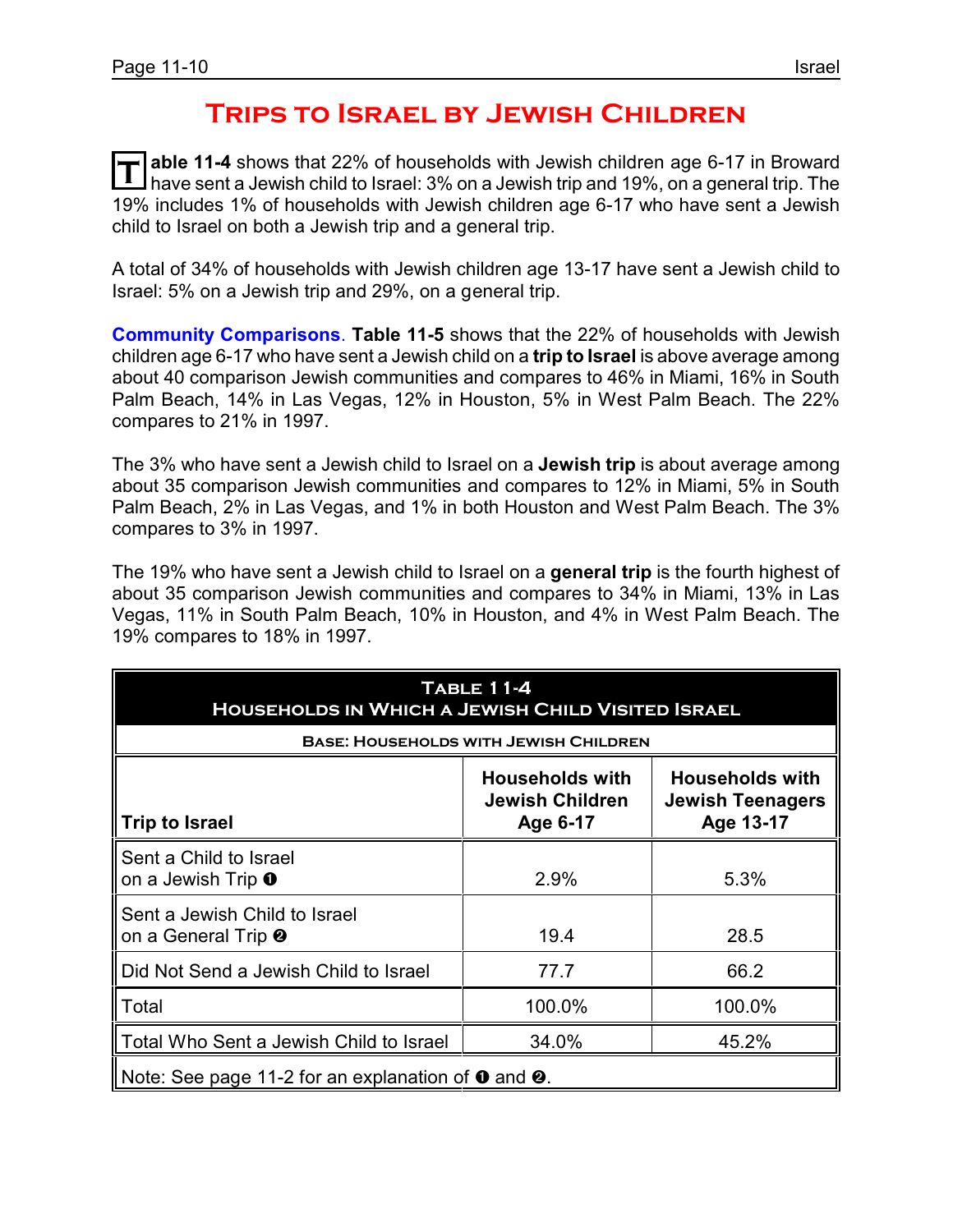| <b>TABLE 11-5</b><br><b>HOUSEHOLDS IN WHICH A JEWISH CHILD VISITED ISRAEL</b><br><b>COMMUNITY COMPARISONS</b> |      |                               |                                                       |              |
|---------------------------------------------------------------------------------------------------------------|------|-------------------------------|-------------------------------------------------------|--------------|
|                                                                                                               |      |                               | <b>BASE: HOUSEHOLDS WITH JEWISH CHILDREN AGE 6-17</b> |              |
|                                                                                                               |      |                               | <b>Visited Israel</b>                                 |              |
| <b>Community</b>                                                                                              | Year | <b>Jewish Trip</b><br>$\bf o$ | <b>General Trip</b><br>❷                              | <b>Total</b> |
| <b>Miami</b>                                                                                                  | 2014 | 12%                           | 34                                                    | 46%          |
| Bergen                                                                                                        | 2001 | 10%                           | 28                                                    | 38%          |
| <b>New York</b>                                                                                               | 2011 | <b>NA</b>                     | <b>NA</b>                                             | 35%          |
| Cleveland                                                                                                     | 2011 | <b>NA</b>                     | <b>NA</b>                                             | 30%          |
| <b>Baltimore</b>                                                                                              | 2010 | <b>NA</b>                     | <b>NA</b>                                             | 26%          |
| <b>Detroit</b>                                                                                                | 2005 | 5%                            | 21                                                    | 25%          |
| New Haven                                                                                                     | 2010 | 7%                            | 17                                                    | 24%          |
| <b>BROWARD</b>                                                                                                | 2016 | 3%                            | 19                                                    | 22%          |
| Monmouth                                                                                                      | 1997 | 9%                            | 13                                                    | 22%          |
| Harrisburg                                                                                                    | 1994 | 9%                            | 13                                                    | 22%          |
| <b>Middlesex</b>                                                                                              | 2008 | 7%                            | 15                                                    | 22%          |
| Rhode Island                                                                                                  | 2002 | 6%                            | 15                                                    | 21%          |
| <b>Broward</b>                                                                                                | 1997 | 3%                            | 18                                                    | 21%          |
| San Antonio                                                                                                   | 2007 | 7%                            | 12                                                    | 19%          |
| Milwaukee                                                                                                     | 1996 | 9%                            | 9                                                     | 18%          |
| Chicago                                                                                                       | 2010 | <b>NA</b>                     | <b>NA</b>                                             | 18%          |
| Cincinnati                                                                                                    | 2008 | <b>NA</b>                     | <b>NA</b>                                             | 18%          |
| St. Paul                                                                                                      | 2004 | 6%                            | 11                                                    | 17%          |
| Minneapolis                                                                                                   | 2004 | 5%                            | 12                                                    | 17%          |
| <b>S Palm Beach</b>                                                                                           | 2005 | 5%                            | 11                                                    | 16%          |
| Washington                                                                                                    | 2003 | 3%                            | 13                                                    | 16%          |
| St. Louis                                                                                                     | 2014 | <b>NA</b>                     | <b>NA</b>                                             | 16%          |
| Tucson                                                                                                        | 2002 | 13%                           | $\overline{2}$                                        | 15%          |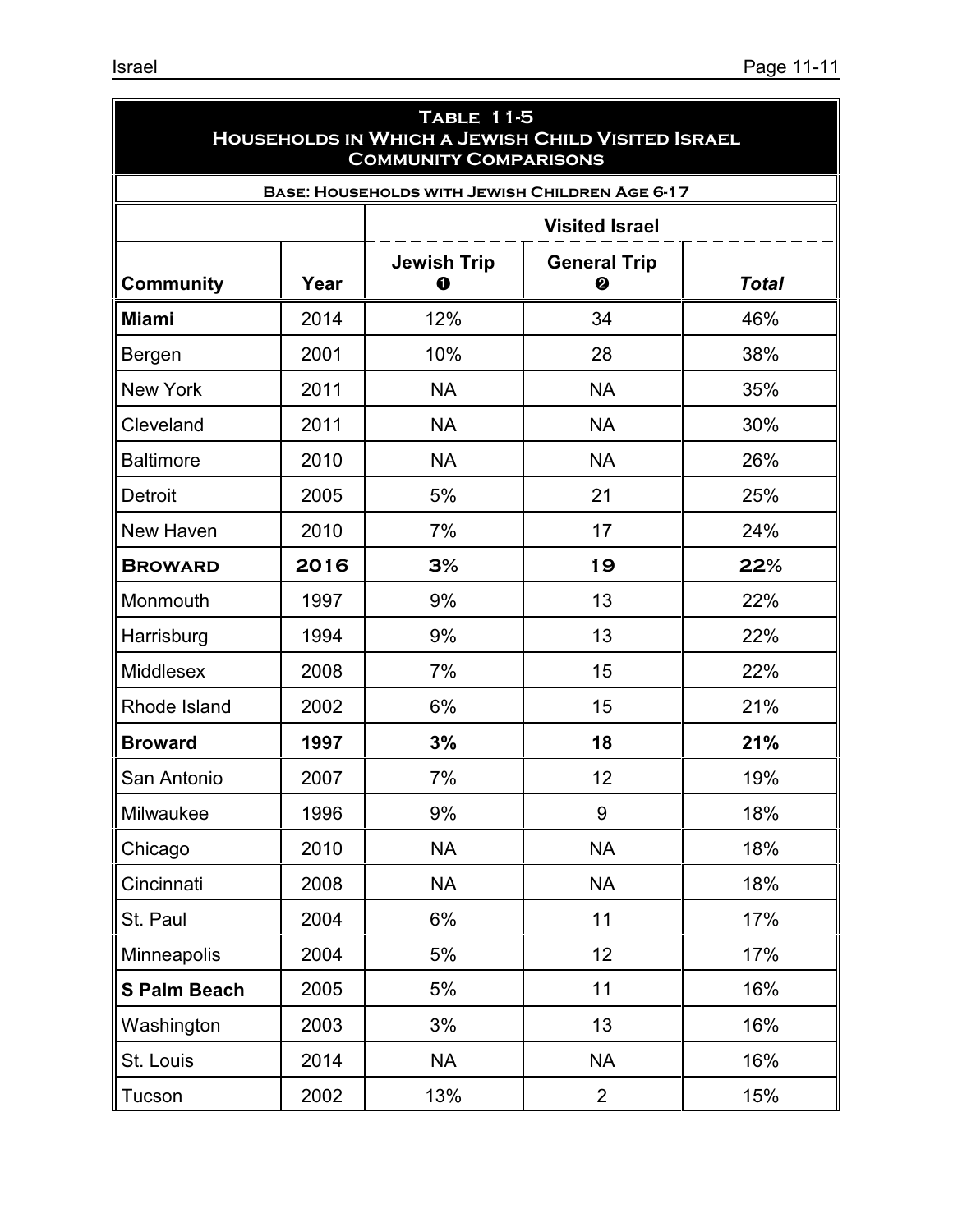| <b>TABLE 11-5</b><br>HOUSEHOLDS IN WHICH A JEWISH CHILD VISITED ISRAEL<br><b>COMMUNITY COMPARISONS</b> |                       |                         |                                                       |              |  |  |
|--------------------------------------------------------------------------------------------------------|-----------------------|-------------------------|-------------------------------------------------------|--------------|--|--|
|                                                                                                        |                       |                         | <b>BASE: HOUSEHOLDS WITH JEWISH CHILDREN AGE 6-17</b> |              |  |  |
|                                                                                                        | <b>Visited Israel</b> |                         |                                                       |              |  |  |
| <b>Community</b>                                                                                       | Year                  | <b>Jewish Trip</b><br>0 | <b>General Trip</b><br>❷                              | <b>Total</b> |  |  |
| Richmond                                                                                               | 1994                  | 9%                      | 6                                                     | 15%          |  |  |
| Rochester                                                                                              | 1999                  | 6%                      | 9                                                     | 15%          |  |  |
| <b>Tidewater</b>                                                                                       | 2001                  | 10%                     | $\overline{4}$                                        | 14%          |  |  |
| Hartford                                                                                               | 2000                  | 8%                      | 6                                                     | 14%          |  |  |
| <b>Las Vegas</b>                                                                                       | 2005                  | 2%                      | 13                                                    | 14%          |  |  |
| York                                                                                                   | 1999                  | 5%                      | 8                                                     | 13%          |  |  |
| Houston                                                                                                | 2016                  | 1%                      | 10                                                    | 12%          |  |  |
| Orlando                                                                                                | 1993                  | <b>NA</b>               | <b>NA</b>                                             | 11%          |  |  |
| Jacksonville                                                                                           | 2002                  | 7%                      | 3                                                     | 10%          |  |  |
| Lehigh Valley                                                                                          | 2007                  | 6%                      | $\overline{4}$                                        | 10%          |  |  |
| Portland (ME)                                                                                          | 2007                  | 6%                      | $\overline{4}$                                        | 10%          |  |  |
| Sarasota                                                                                               | 2001                  | 6%                      | 5                                                     | 10%          |  |  |
| Pittsburgh                                                                                             | 2002                  | <b>NA</b>               | <b>NA</b>                                             | 10%          |  |  |
| Westport                                                                                               | 2000                  | 4%                      | 5                                                     | 9%           |  |  |
| <b>Atlantic County</b>                                                                                 | 2004                  | 3%                      | 6                                                     | 9%           |  |  |
| St. Petersburg                                                                                         | 1994                  | 2%                      | 6                                                     | 8%           |  |  |
| Charlotte                                                                                              | 1997                  | 1%                      | $\overline{7}$                                        | 8%           |  |  |
| Wilmington                                                                                             | 1995                  | 1%                      | $\overline{7}$                                        | 8%           |  |  |
| <b>Howard County</b>                                                                                   | 2010                  | <b>NA</b>               | <b>NA</b>                                             | 8%           |  |  |
| Phoenix                                                                                                | 2002                  | <b>NA</b>               | <b>NA</b>                                             | 7%           |  |  |
| Columbus                                                                                               | 2013                  | <b>NA</b>               | <b>NA</b>                                             | 6%           |  |  |
| <b>W Palm Beach</b>                                                                                    | 2005                  | $1\%$                   | 4                                                     | 5%           |  |  |
| Note: See page 11-2 for an explanation of $\bullet$ and $\bullet$ .                                    |                       |                         |                                                       |              |  |  |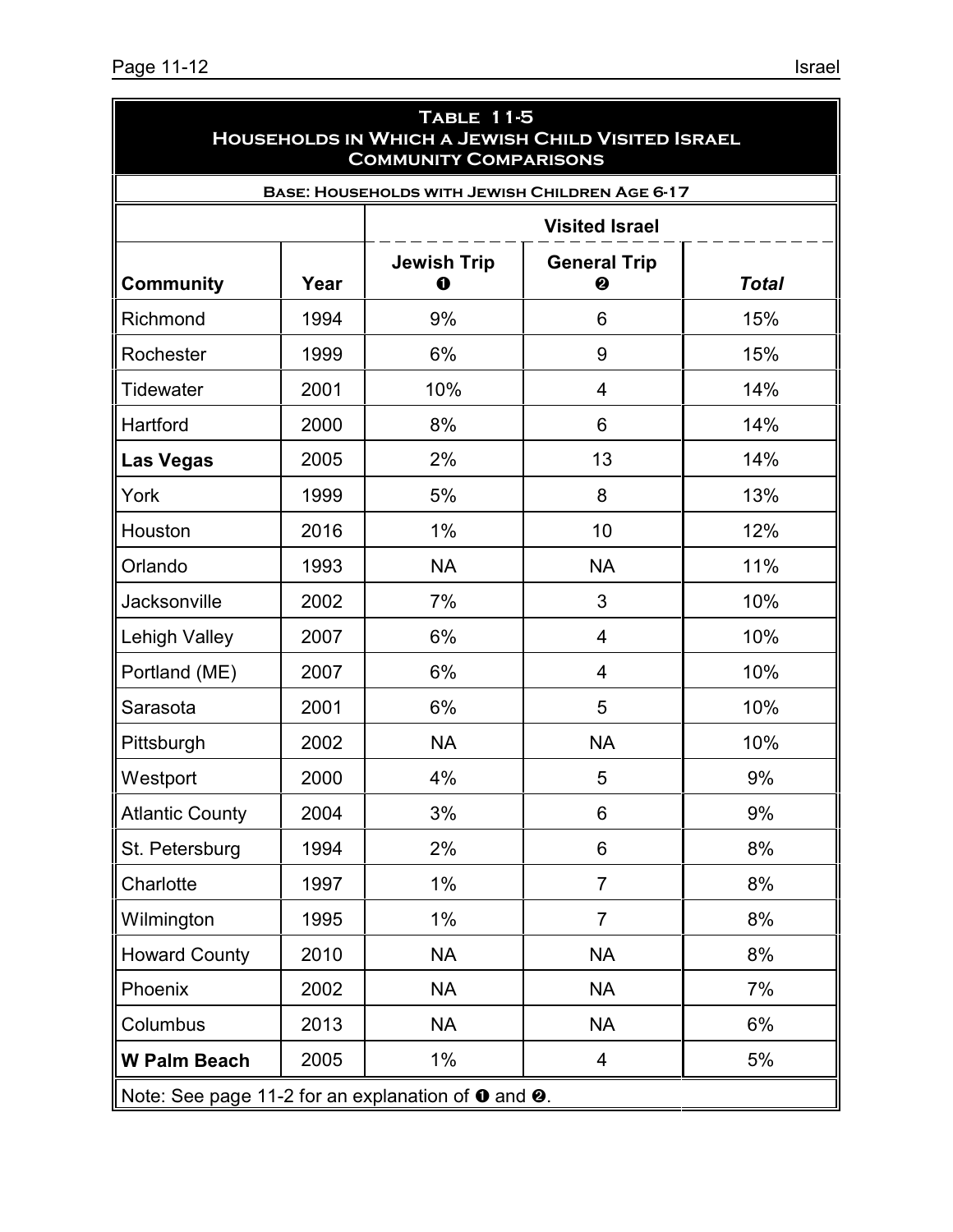### **Cost Prevented Sending Jewish Children on a Trip to Israel**

**R** espondents in households with Jewish children age 6-17 in Broward (whose Jewish children have not visited Israel) were asked if cost ever prevented them from sending a Jewish child on a trip to Israel. **Table 11-6** shows that 33% (3,000 households) of households with Jewish children age 6-17 (whose Jewish children have not visited Israel) did not send a child on a trip to Israel because of cost.

**CommunityComparisons**. The 33% of households with Jewish children age 6-17 (whose Jewish children have not visited Israel) were asked if cost ever prevented them from sending a Jewish child on a trip to Israel compares to 40% in Miami and 25% in Houston, the only other communities to ask this question.

**Comparisons Among Population Subgroups**. **Table 11-6** shows that, overall, 33% of respondents in households with Jewish children age 6-17 (whose Jewish children have not visited Israel) said cost prevented them from sending a child on a trip to Israel. The percentage is much higher for respondents in:

- households in West Central (44%)
- ! households who donated \$1,000 and over to the Jewish Federation in the past year (43%)

The percentage is much lower in respondents in:

- $\bullet$  households in the North Central (14%) and the East (3%)
- households earning an annual income of \$200,000 and over (9%)
- Reform households (30%)
- ! in-married households (21%) and intermarried households (20%)
- households in which an adult visited Israel on a Jewish trip (23%)
- ! households who donated under \$100 to the Jewish Federation in the past year (2%)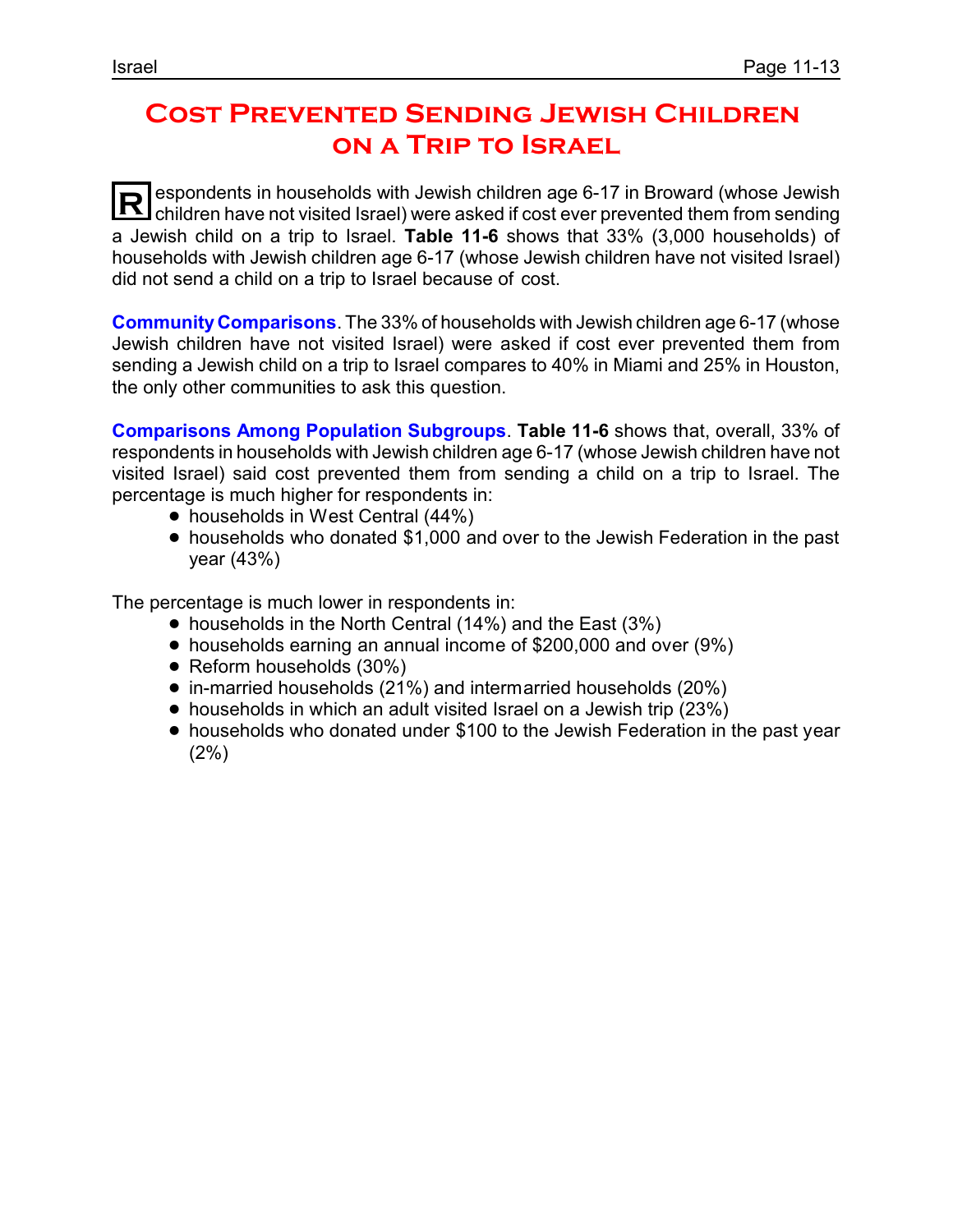|                                                                                   | <b>TABLE 11-6</b><br>COST PREVENTED SENDING JEWISH CHILDREN ON A TRIP TO ISRAEL                                              |  |  |  |  |
|-----------------------------------------------------------------------------------|------------------------------------------------------------------------------------------------------------------------------|--|--|--|--|
|                                                                                   | <b>BASE: RESPONDENTS IN HOUSEHOLDS WITH JEWISH CHILDREN AGE 6-17</b><br><b>WHO HAVE NOT SENT A CHILD ON A TRIP TO ISRAEL</b> |  |  |  |  |
| <b>Cost Prevented Trip to Israel</b><br>for Child Age 6-17<br>Population Subgroup |                                                                                                                              |  |  |  |  |
| All                                                                               | 32.6%                                                                                                                        |  |  |  |  |
|                                                                                   | <b>GEOGRAPHIC AREA</b>                                                                                                       |  |  |  |  |
| Northwest                                                                         | 28.9%                                                                                                                        |  |  |  |  |
| North Central                                                                     | 13.7%                                                                                                                        |  |  |  |  |
| <b>IEast</b>                                                                      | 2.7%                                                                                                                         |  |  |  |  |
| <b>West Central</b>                                                               | 43.7%                                                                                                                        |  |  |  |  |
| Southeast                                                                         | 30.0%                                                                                                                        |  |  |  |  |
| Southwest                                                                         | 33.5%                                                                                                                        |  |  |  |  |
|                                                                                   | <b>AGE OF HEAD OF HOUSEHOLD</b>                                                                                              |  |  |  |  |
| $35 - 49$<br>25.0%                                                                |                                                                                                                              |  |  |  |  |
| 50 - 64                                                                           | 46.5%                                                                                                                        |  |  |  |  |
|                                                                                   | <b>HOUSEHOLD INCOME</b>                                                                                                      |  |  |  |  |
| \$50 - \$100,000                                                                  | 38.1%                                                                                                                        |  |  |  |  |
| \$100 - \$200,000                                                                 | 20.9%                                                                                                                        |  |  |  |  |
| \$200,000 and over                                                                | 9.3%                                                                                                                         |  |  |  |  |
|                                                                                   | <b>JEWISH IDENTIFICATION</b>                                                                                                 |  |  |  |  |
| Conservative                                                                      | 40.3%                                                                                                                        |  |  |  |  |
| Reform                                                                            | 30.4%                                                                                                                        |  |  |  |  |
| <b>Just Jewish</b>                                                                | 24.9%                                                                                                                        |  |  |  |  |
|                                                                                   | <b>TYPE OF MARRIAGE</b>                                                                                                      |  |  |  |  |
| In-married                                                                        | 21.4%                                                                                                                        |  |  |  |  |
| 19.9%<br>Intermarried                                                             |                                                                                                                              |  |  |  |  |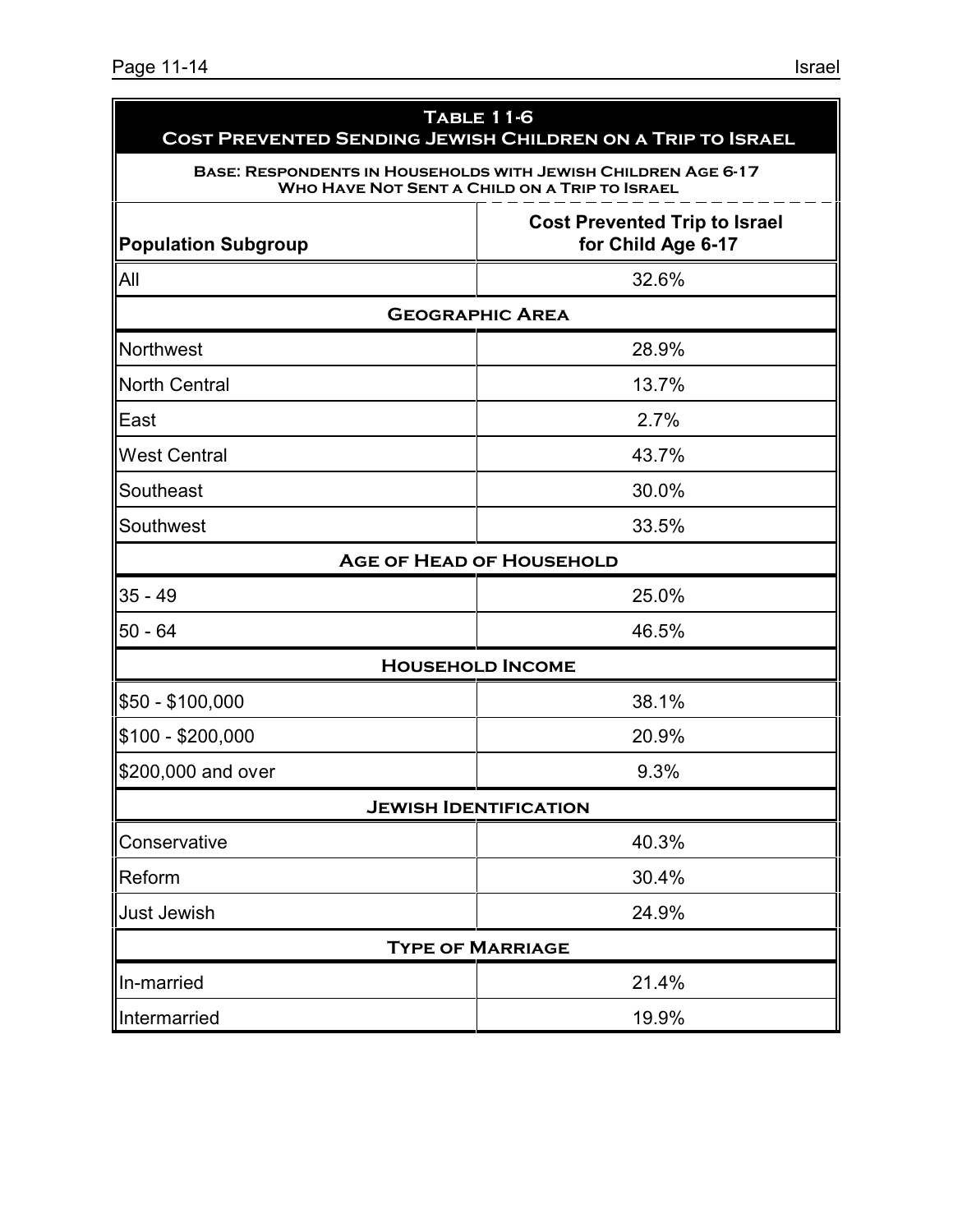| <b>TABLE 11-6</b><br>COST PREVENTED SENDING JEWISH CHILDREN ON A TRIP TO ISRAEL                                       |                                                            |  |  |  |  |
|-----------------------------------------------------------------------------------------------------------------------|------------------------------------------------------------|--|--|--|--|
| <b>BASE: RESPONDENTS IN HOUSEHOLDS WITH JEWISH CHILDREN AGE 6-17</b><br>WHO HAVE NOT SENT A CHILD ON A TRIP TO ISRAEL |                                                            |  |  |  |  |
| <b>Population Subgroup</b>                                                                                            | <b>Cost Prevented Trip to Israel</b><br>for Child Age 6-17 |  |  |  |  |
| All                                                                                                                   | 32.6%                                                      |  |  |  |  |
| <b>SYNAGOGUE MEMBERSHIP</b>                                                                                           |                                                            |  |  |  |  |
| Member                                                                                                                | 36.3%                                                      |  |  |  |  |
| Non-Member                                                                                                            | 29.5%                                                      |  |  |  |  |
| <b>ATTENDED CHABAD IN THE PAST YEAR</b>                                                                               |                                                            |  |  |  |  |
| Attended                                                                                                              | 40.4%                                                      |  |  |  |  |
| Did Not Attend                                                                                                        | 29.6%                                                      |  |  |  |  |
| <b>JCC MEMBERSHIP</b>                                                                                                 |                                                            |  |  |  |  |
| Member                                                                                                                | 30.9%                                                      |  |  |  |  |
| Non-Member                                                                                                            | 32.9%                                                      |  |  |  |  |
| <b>JEWISH ORGANIZATION MEMBERSHIP</b>                                                                                 |                                                            |  |  |  |  |
| Member                                                                                                                | 31.0%                                                      |  |  |  |  |
| Non-Member                                                                                                            | 32.8%                                                      |  |  |  |  |
| <b>ANY ADULT VISITED ISRAEL</b>                                                                                       |                                                            |  |  |  |  |
| On Jewish Trip                                                                                                        | 22.3%                                                      |  |  |  |  |
| On General Trip                                                                                                       | 38.2%                                                      |  |  |  |  |
| <b>No</b>                                                                                                             | 35.6%                                                      |  |  |  |  |
| <b>JEWISH FEDERATION MARKET SEGMENTS IN THE PAST YEAR</b>                                                             |                                                            |  |  |  |  |
| Donated to Federation                                                                                                 | 23.0%                                                      |  |  |  |  |
| Asked, Did Not Donate                                                                                                 | 30.4%                                                      |  |  |  |  |
| <b>Not Asked</b>                                                                                                      | 34.0%                                                      |  |  |  |  |
| <b>DONATED TO JEWISH FEDERATION IN THE PAST YEAR</b>                                                                  |                                                            |  |  |  |  |
| Nothing                                                                                                               | 33.7%                                                      |  |  |  |  |
| <b>Under \$100</b>                                                                                                    | 2.1%                                                       |  |  |  |  |
| \$1,000 and over                                                                                                      | 42.9%                                                      |  |  |  |  |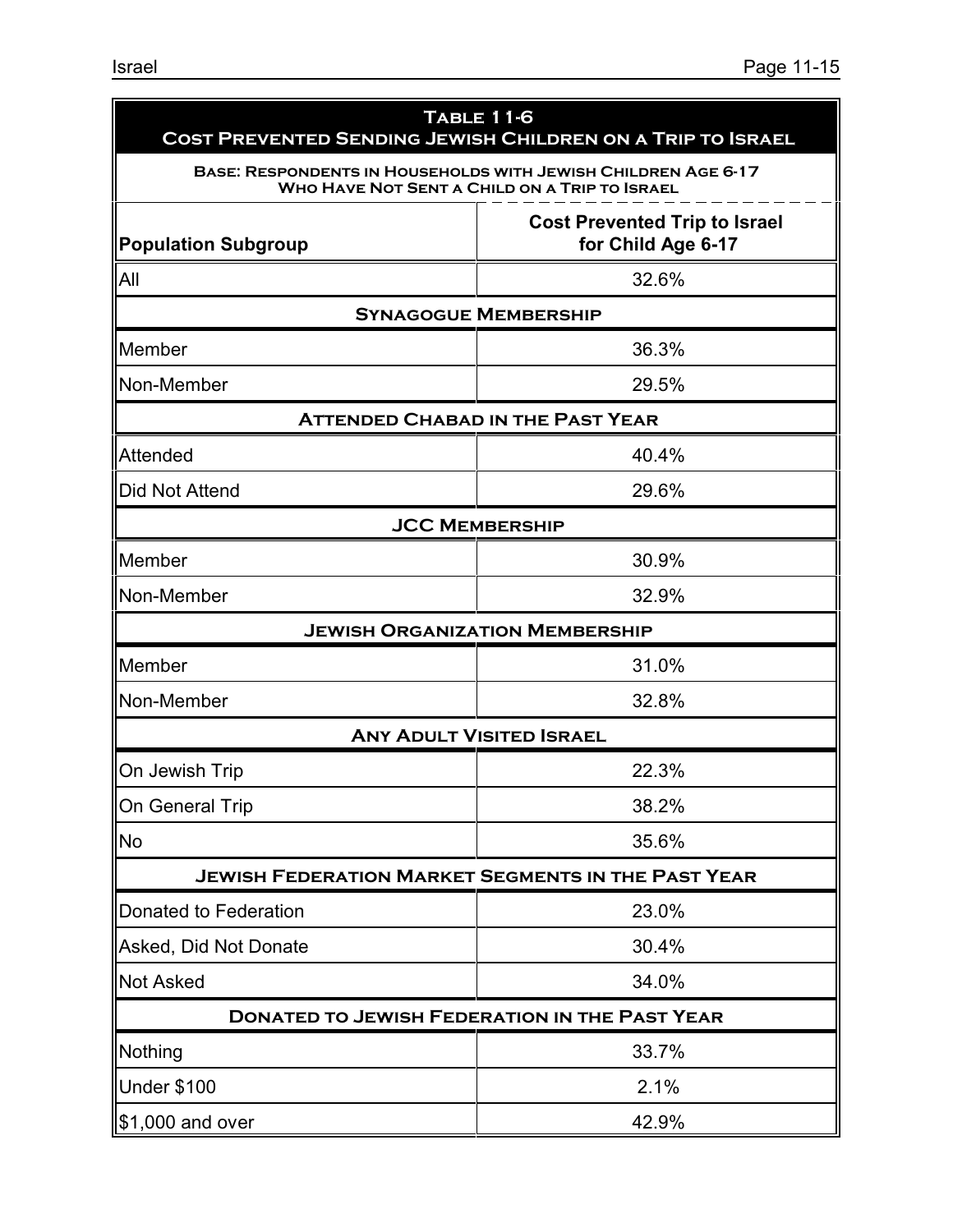#### **Emotional Attachment to Israel**

**T able 11-7** shows that 25% of Jewish respondents in Broward are extremely attached to Israel; 30%, very attached; 30%, somewhat attached; and 15%, not attached to Israel. In total, 55% of respondents are extremely/very attached to Israel.

**Community Comparisons**. **Table 11-8** shows that the 55% who are **extremely/very attached** to Israel is the sixth highest of about 35 comparison Jewish communities and compares to 62% in Miami, 61% in South Palm Beach, 54% in West Palm Beach, 49% in Houston, and 36% in Las Vegas. The 55% compares to 42% in 1997.

The 15% who are **not attached** to Israel is about average among about 35 comparison Jewish communities and compares to 24% in Las Vegas, 13% in Houston, 11% in Miami, 9% in West Palm Beach, and 7% in South Palm Beach. The 15% compares to 17% in 1997.

**Age of Respondent**. **Table 11-9** shows that the 52% of respondents **under age 35** who are extremely/very attached to Israel is the fourth highest of about 30 comparison Jewish communities and compares to 65% in Miami, 56% in Houston, 35% in South Palm Beach, 32% in Las Vegas, and 25% in West Palm Beach. The 52% compares to 40% in 1997.

The 52% of respondents **age 35-49** who are extremely/very attached to Israel is the fifth highest among about 30 comparison Jewish communities and compares to 63% in Miami, 45% in South Palm Beach, 44% in Houston, 33% in West Palm Beach, and 31% in Las Vegas The 52% compares to 39% in 1997.

The 54% of respondents **age 50-64** who are extremely/very attached to Israel is the fifth highest of about 30 comparison Jewish communities and compares to 64% in Miami, 54% in South Palm Beach, 50% in West Palm Beach, 44% in Houston, and 37% in Las Vegas. The 54% compares to 31% in 1997.

The 53% of respondents **age 65-74** who are extremely/very attached to Israel is about average among about 30 comparison Jewish communities and compares to 64% in South Palm Beach, 61% in West Palm Beach, 56% in Miami, 55% in Houston, and 38% in Las Vegas. The 53% compares to 46% in 1997.

The 62% of respondents **age 75 and over** who are extremely/very attached to Israel is above average among about 30 comparison Jewish communities and compares to 66% in South Palm Beach, 64% in Miami, 61% in West Palm Beach, 52% in Houston, and 44% in Las Vegas. The 62% compares to 46% in 1997.

The 58% of respondents **age 65 and over** who are extremely/very attached to Israel is about average among about 30 comparison Jewish communities and compares to 65% in South Palm Beach, 61% in West Palm Beach, 60% in Miami, 49% in Houston, and 41% in Las Vegas. The 58% compares to 46% in 1997.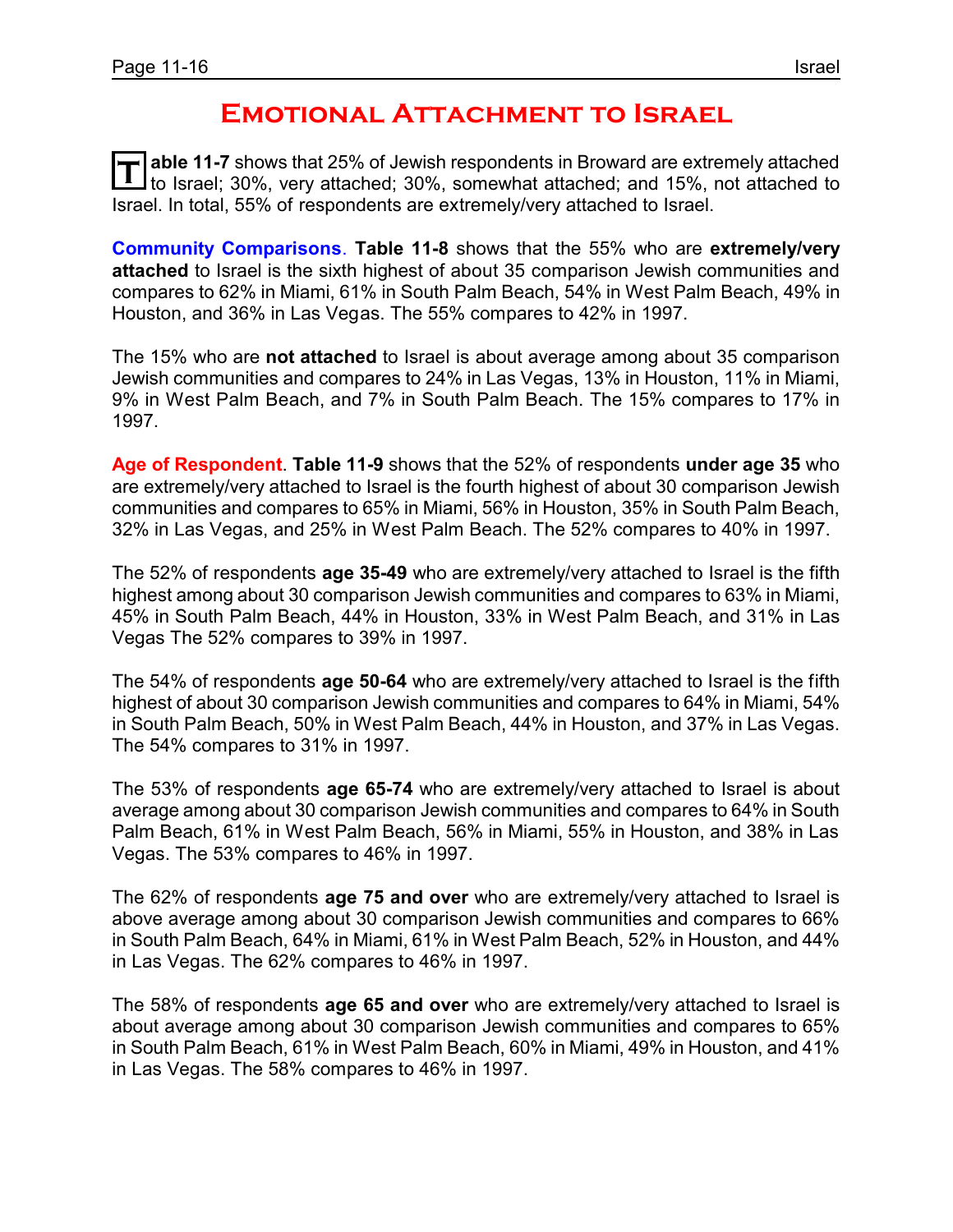**Jewish Identification**. **Table 11-10** shows that the 83% of **Orthodox** respondents who are extremely/very attached to Israel is about average among about 20 comparison Jewish communities and compares to 100% in West Palm Beach, 86% in Miami, 84% in South Palm Beach, 67% in Houston, and 62% in Las Vegas. The 83% compares to 75% in 1997.

The 65% of **Conservative** respondents who are extremely/very attached to Israel is about average among about 30 comparison Jewish communities and compares to 76% in both Miami and South Palm Beach, 69% in West Palm Beach, 63% in Houston, and 49% in Las Vegas. The 65% compares to 50% in 1997.

The 55% of **Reform** respondents who are extremely/very attached to Israel is the second highest of about 30 comparison Jewish communities and compares to 56% in South Palm Beach, 53% in Miami, 51% in West Palm Beach, 45% in Houston, and 36% in Las Vegas. The 55% compares to 40% in 1997.

The 42% of **Just Jewish** respondents who are extremely/very attached to Israel is above average among about 30 comparison Jewish communities and compares to 53% in Miami, 44% in South Palm Beach, 40% in Houston, 39% in West Palm Beach, and 27% in Las Vegas. The 42% compares to 31% in 1997.

**Type of Marriage**. **Table 11-11** shows that the 61% of respondents in **in-married** households who are extremely/very attached to Israel is about average among about 35 comparison Jewish communities and compares to 71% in Miami, 66% in South Palm Beach, 62% in West Palm Beach, 61% in Houston, and 43% in Las Vegas. The 61% compares to 50% in 1997.

The 55% of respondents in **conversionaryin-married** households who are extremely/very attached to Israel is well above average among about 25 comparison Jewish communities and compares to 60% in Miami, 54% in South Palm Beach, 44% in West Palm Beach, 43% in Las Vegas, and 35% in Houston. The 55% compares to 40% in 1997.

The 42% of respondents in **intermarried** households who are extremely/very attached to Israel is the fourth highest of about 35 comparison Jewish communities and compares to 49% in both Houston and Miami, 41% in South Palm Beach, 34% in Las Vegas, and 30% in West Palm Beach. The 42% compares to 30% in 1997.

Note that the Community Comparisons need to be examined in light of events occurring in Israel at the time of each study.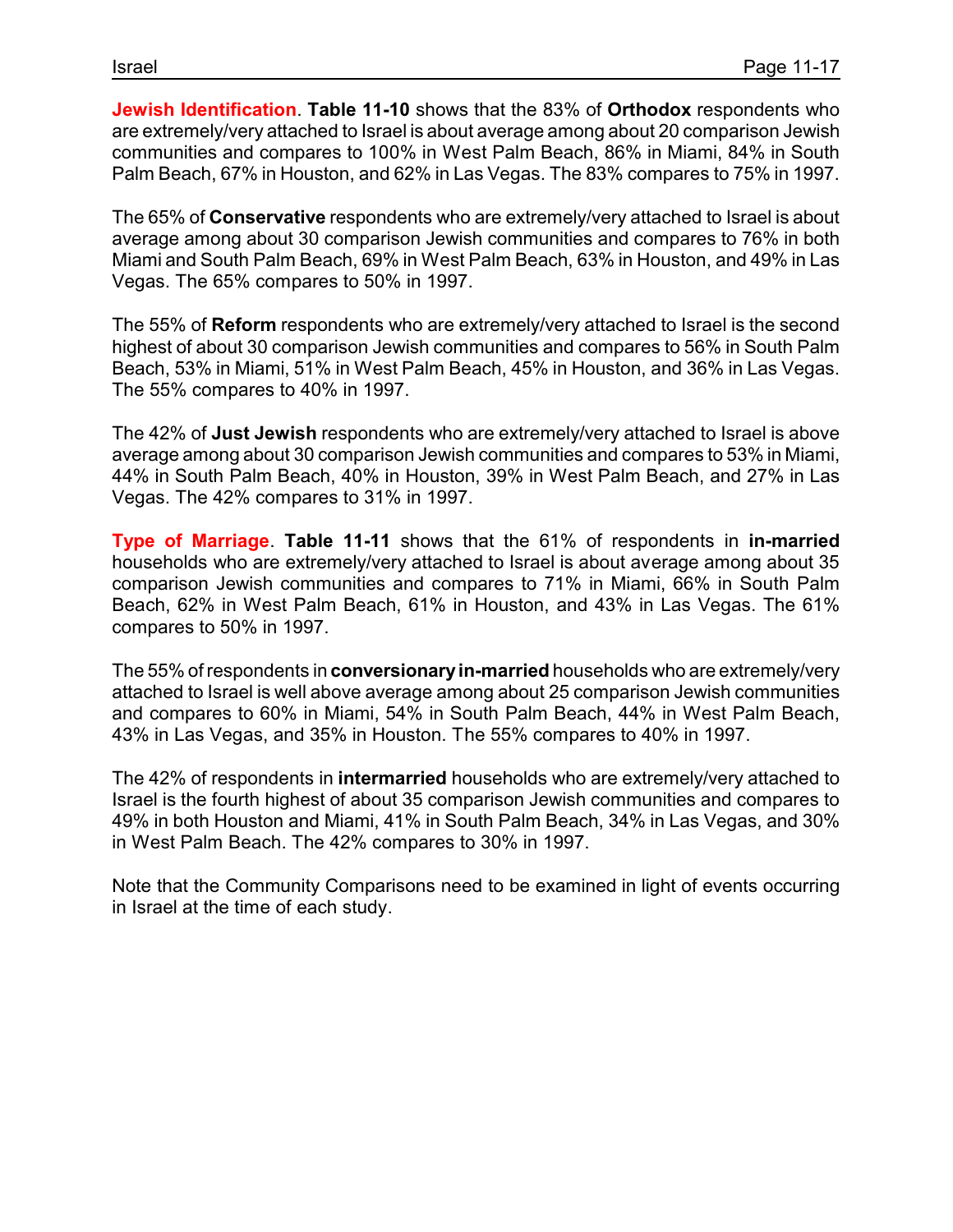**Comparisons Among Population Subgroups**. **Table 11-7** shows that, overall, 55% of respondents are extremely/very attached to Israel. The percentage is much higher for respondents in:

- households in the Southeast (72%)
- $\bullet$  elderly couple households (69%)
- ! Orthodox households (83%), Conservative households (65%), and Just Jewish households (76%)
- synagogue member households (65%), households who attended Chabad in the past year (78%), and Jewish organization member households (70%)
- households in which the respondent participated in a Jewish youth group as a teenager (67%)
- ! households in which the respondent participated in Hillel/Chabad while in college (71%)
- households in which an adult visited Israel on general trip (68%)
- households who donated to the Jewish Federation in the past year (67%)
- households who donated \$500-\$1,000 (87%) and \$1,000 and over (73%) to the Jewish Federation in the past year

The percentage is much lower for respondents in:

- $\bullet$  households in the Northwest (40%)
- $\bullet$  intermarried households (45%)
- ! households who asked but did not donate to the Jewish Federation in the past year (45%)

Note that 2.1% of respondents were not Jewish. In almost all of these cases, the respondent was the non-Jewish spouse, partner, or significant other of a Jewish adult. In these cases, the question reported on in this section was asked of the non-Jewish respondent on behalf of the Jewish household member (in a "proxy" fashion).

Non-Jewish household members were generally interviewed when the Jewish household member would not cooperate with our survey, but the non-Jewish household member would, or when the Jewish household member was unavailable.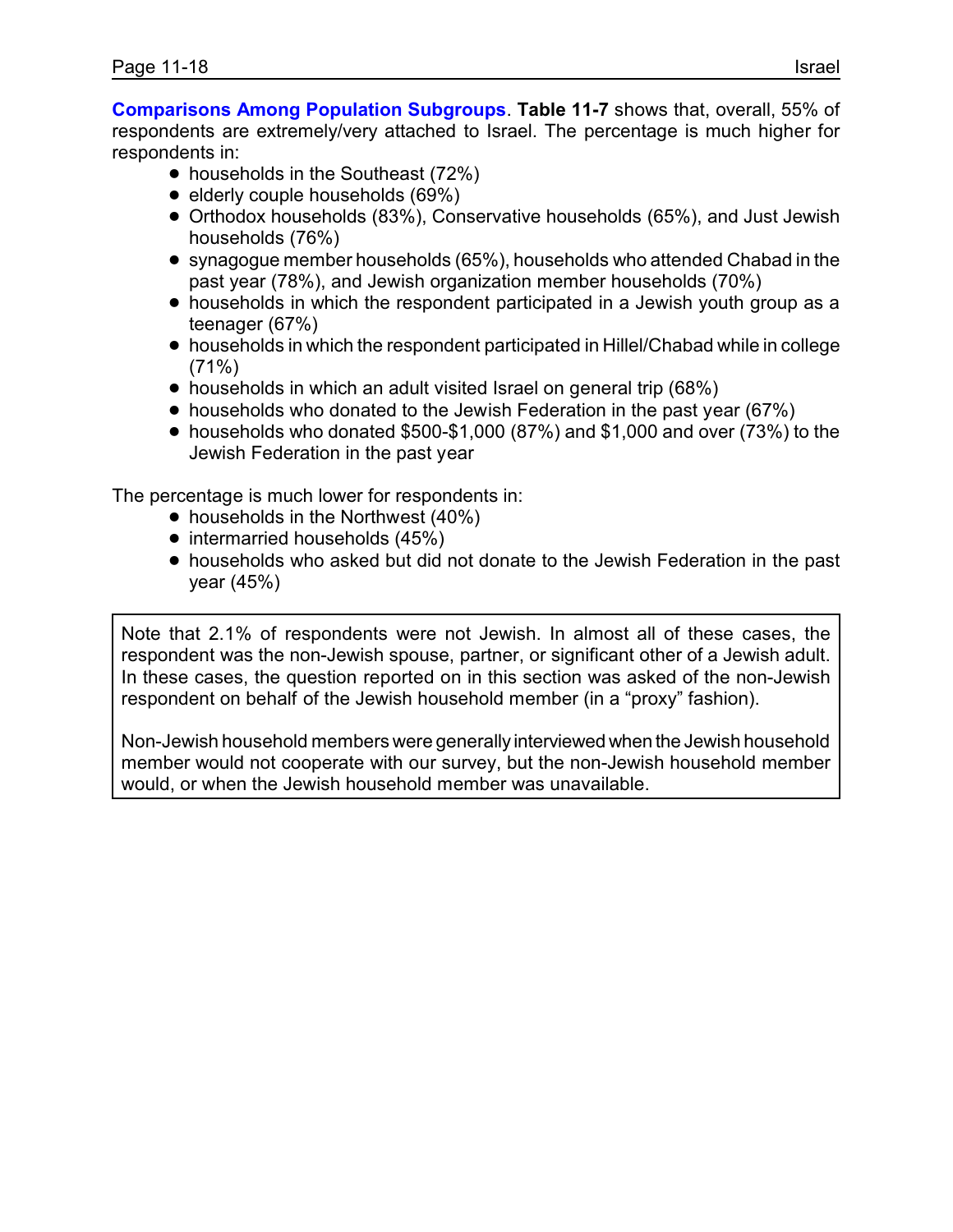| <b>TABLE 11-7</b><br><b>EMOTIONAL ATTACHMENT TO ISRAEL</b> |                                               |                                     |                                |                                    |                               |  |
|------------------------------------------------------------|-----------------------------------------------|-------------------------------------|--------------------------------|------------------------------------|-------------------------------|--|
|                                                            |                                               | <b>BASE: JEWISH RESPONDENTS</b>     |                                |                                    |                               |  |
| <b>Population Subgroup</b>                                 | <b>Extremely</b><br>+ Very<br><b>Attached</b> | <b>Extremely</b><br><b>Attached</b> | <b>Very</b><br><b>Attached</b> | <b>Somewhat</b><br><b>Attached</b> | <b>Not</b><br><b>Attached</b> |  |
| All                                                        | 54.7%                                         | 24.7%                               | 30.0                           | 30.2                               | 15.1                          |  |
|                                                            |                                               | <b>GEOGRAPHIC AREA</b>              |                                |                                    |                               |  |
| Northwest                                                  | 40.0%                                         | 21.2%                               | 18.8                           | 43.3                               | 16.7                          |  |
| <b>North Central</b>                                       | 48.7%                                         | 20.3%                               | 28.4                           | 27.8                               | 23.5                          |  |
| East                                                       | 58.2%                                         | 26.5%                               | 31.7                           | 24.2                               | 17.6                          |  |
| <b>West Central</b>                                        | 53.6%                                         | 26.3%                               | 27.3                           | 33.2                               | 13.2                          |  |
| Southeast                                                  | 71.8%                                         | 31.6%                               | 40.2                           | 19.5                               | 8.7                           |  |
| Southwest                                                  | 53.8%                                         | 21.2%                               | 32.6                           | 29.7                               | 16.5                          |  |
|                                                            | <b>LENGTH OF RESIDENCE IN BROWARD</b>         |                                     |                                |                                    |                               |  |
| $0 - 4$ years                                              | 54.7%                                         | 16.5%                               | 38.2                           | 23.8                               | 21.5                          |  |
| $5 - 9$ years                                              | 53.5%                                         | 36.3%                               | 17.2                           | 20.9                               | 25.6                          |  |
| 10 - 19 years                                              | 62.8%                                         | 25.5%                               | 37.3                           | 27.1                               | 10.1                          |  |
| 20 or more years                                           | 52.1%                                         | 23.7%                               | 28.4                           | 33.2                               | 14.7                          |  |
|                                                            |                                               | <b>AGE OF RESPONDENT</b>            |                                |                                    |                               |  |
| Under 35                                                   | 51.8%                                         | 13.2%                               | 38.6                           | 43.6                               | 4.6                           |  |
| $35 - 49$                                                  | 51.5%                                         | 28.4%                               | 23.1                           | 31.9                               | 16.6                          |  |
| $50 - 64$                                                  | 53.5%                                         | 29.3%                               | 24.2                           | 29.5                               | 17.0                          |  |
| $65 - 74$                                                  | 52.6%                                         | 22.4%                               | 30.2                           | 30.9                               | 16.5                          |  |
| 75 and over                                                | 62.3%                                         | 22.0%                               | 40.3                           | 23.6                               | 14.1                          |  |
| $\rightarrow$ 65 and over                                  | 57.5%                                         | 22.1%                               | 35.4                           | 27.2                               | 15.3                          |  |
|                                                            |                                               | <b>SEX OF RESPONDENT</b>            |                                |                                    |                               |  |
| Male                                                       | 54.8%                                         | 26.0%                               | 28.8                           | 27.9                               | 17.3                          |  |
| Female                                                     | 54.7%                                         | 23.9%                               | 30.8                           | 31.8                               | 13.5                          |  |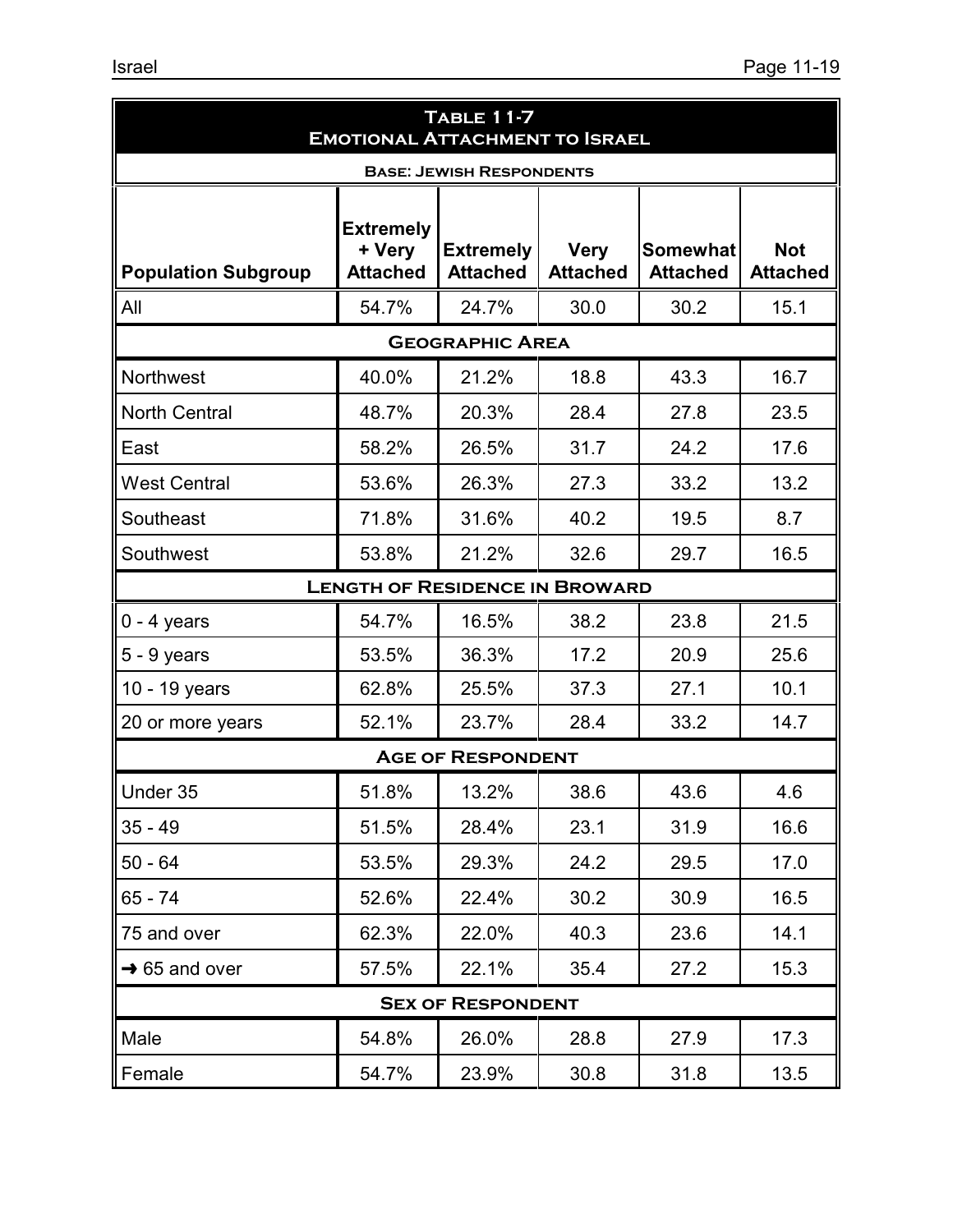| <b>TABLE 11-7</b><br><b>EMOTIONAL ATTACHMENT TO ISRAEL</b> |                                               |                                     |                                |                                    |                               |  |  |
|------------------------------------------------------------|-----------------------------------------------|-------------------------------------|--------------------------------|------------------------------------|-------------------------------|--|--|
|                                                            |                                               | <b>BASE: JEWISH RESPONDENTS</b>     |                                |                                    |                               |  |  |
| <b>Population Subgroup</b>                                 | <b>Extremely</b><br>+ Very<br><b>Attached</b> | <b>Extremely</b><br><b>Attached</b> | <b>Very</b><br><b>Attached</b> | <b>Somewhat</b><br><b>Attached</b> | <b>Not</b><br><b>Attached</b> |  |  |
| All                                                        | 54.7%                                         | 24.7%                               | 30.0                           | 30.2                               | 15.1                          |  |  |
|                                                            |                                               | <b>HOUSEHOLD STRUCTURE</b>          |                                |                                    |                               |  |  |
| Household with Children                                    | 52.2%                                         | 28.6%                               | 23.6                           | 31.4                               | 16.4                          |  |  |
| Household with<br><b>Only Adult Children</b>               | 49.4%                                         | 21.2%                               | 28.2                           | 43.1                               | 7.5                           |  |  |
| <b>Non-Elderly Couple</b>                                  | 60.0%                                         | 26.8%                               | 33.2                           | 29.8                               | 10.2                          |  |  |
| <b>Non-Elderly Single</b>                                  | 52.4%                                         | 33.4%                               | 19.0                           | 28.4                               | 19.2                          |  |  |
| <b>Elderly Couple</b>                                      | 69.0%                                         | 28.7%                               | 40.3                           | 16.5                               | 14.5                          |  |  |
| <b>Elderly Single</b>                                      | 54.7%                                         | 19.1%                               | 35.6                           | 29.6                               | 15.7                          |  |  |
|                                                            |                                               | <b>HOUSEHOLD INCOME</b>             |                                |                                    |                               |  |  |
| Under \$25,000                                             | 59.7%                                         | 16.9%                               | 42.8                           | 14.7                               | 25.6                          |  |  |
| $$25 - $50,000$                                            | 55.4%                                         | 22.8%                               | 32.6                           | 31.8                               | 12.8                          |  |  |
| $$50 - $100,000$                                           | 50.2%                                         | 25.6%                               | 24.6                           | 34.6                               | 15.2                          |  |  |
| $$100 - $200,000$                                          | 49.7%                                         | 15.9%                               | 33.8                           | 40.4                               | 9.9                           |  |  |
| \$200,000 and over                                         | 62.5%                                         | 28.6%                               | 33.9                           | 27.7                               | 9.8                           |  |  |
|                                                            |                                               | <b>JEWISH IDENTIFICATION</b>        |                                |                                    |                               |  |  |
| Orthodox                                                   | 82.9%                                         | 45.2%                               | 37.7                           | 14.5                               | 2.6                           |  |  |
| Conservative                                               | 65.4%                                         | 37.9%                               | 27.5                           | 24.7                               | 9.9                           |  |  |
| Reform                                                     | 54.9%                                         | 19.1%                               | 35.8                           | 33.1                               | 12.0                          |  |  |
| <b>Just Jewish</b>                                         | 42.0%                                         | 15.7%                               | 26.3                           | 34.3                               | 23.7                          |  |  |
|                                                            |                                               | <b>TYPE OF MARRIAGE</b>             |                                |                                    |                               |  |  |
| In-married                                                 | 60.8%                                         | 28.3%                               | 32.5                           | 27.4                               | 11.8                          |  |  |
| Conversionary                                              | 54.7%                                         | 28.0%                               | 26.7                           | 41.4                               | 3.9                           |  |  |
| Intermarried                                               | 41.7%                                         | 22.4%                               | 19.3                           | 41.5                               | 16.8                          |  |  |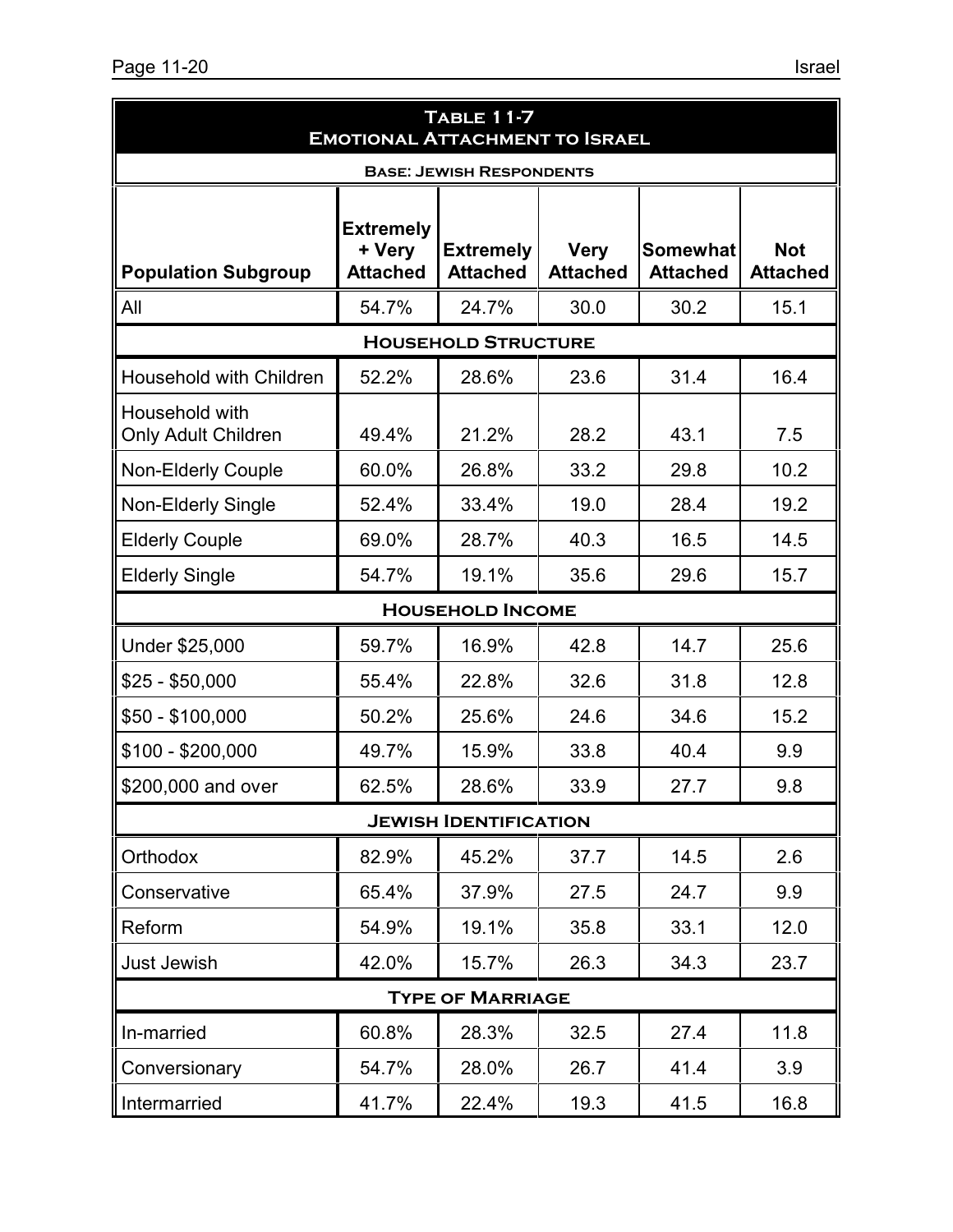| TABLE 11-7<br><b>EMOTIONAL ATTACHMENT TO ISRAEL</b>                                                                                                                                                                         |                                         |                                 |      |      |      |  |  |  |  |
|-----------------------------------------------------------------------------------------------------------------------------------------------------------------------------------------------------------------------------|-----------------------------------------|---------------------------------|------|------|------|--|--|--|--|
|                                                                                                                                                                                                                             |                                         | <b>BASE: JEWISH RESPONDENTS</b> |      |      |      |  |  |  |  |
| <b>Extremely</b><br><b>Not</b><br>+ Very<br><b>Extremely</b><br><b>Very</b><br><b>Somewhat</b><br><b>Attached</b><br><b>Attached</b><br><b>Population Subgroup</b><br><b>Attached</b><br><b>Attached</b><br><b>Attached</b> |                                         |                                 |      |      |      |  |  |  |  |
| All                                                                                                                                                                                                                         | 54.7%                                   | 24.7%                           | 30.0 | 30.2 | 15.1 |  |  |  |  |
|                                                                                                                                                                                                                             |                                         | <b>SYNAGOGUE MEMBERSHIP</b>     |      |      |      |  |  |  |  |
| Member                                                                                                                                                                                                                      | 64.5%                                   | 27.8%                           | 36.7 | 29.3 | 6.2  |  |  |  |  |
| Non-Member                                                                                                                                                                                                                  | 49.6%                                   | 23.2%                           | 26.4 | 30.7 | 19.7 |  |  |  |  |
|                                                                                                                                                                                                                             | <b>ATTENDED CHABAD IN THE PAST YEAR</b> |                                 |      |      |      |  |  |  |  |
| Member                                                                                                                                                                                                                      | 77.8%                                   | 43.8%                           | 34.0 | 16.7 | 5.5  |  |  |  |  |
| Non-Member                                                                                                                                                                                                                  | 47.9%                                   | 19.1%                           | 28.8 | 34.2 | 17.9 |  |  |  |  |
|                                                                                                                                                                                                                             |                                         | <b>JCC MEMBERSHIP</b>           |      |      |      |  |  |  |  |
| Member                                                                                                                                                                                                                      | 52.8%                                   | 27.5%                           | 25.3 | 33.5 | 13.7 |  |  |  |  |
| Non-Member                                                                                                                                                                                                                  | 55.0%                                   | 24.4%                           | 30.6 | 29.7 | 15.3 |  |  |  |  |
|                                                                                                                                                                                                                             | <b>JEWISH ORGANIZATION MEMBERSHIP</b>   |                                 |      |      |      |  |  |  |  |
| Member                                                                                                                                                                                                                      | 69.9%                                   | 29.4%                           | 40.5 | 24.1 | 6.0  |  |  |  |  |
| Non-Member                                                                                                                                                                                                                  | 51.0%                                   | 23.6%                           | 27.4 | 31.7 | 17.3 |  |  |  |  |
| <b>RESPONDENT ATTENDED JEWISH EDUCATION AS A CHILD</b>                                                                                                                                                                      |                                         |                                 |      |      |      |  |  |  |  |
| To Jewish Day School                                                                                                                                                                                                        | 64.1%                                   | 29.9%                           | 34.2 | 23.1 | 12.8 |  |  |  |  |
| <b>To Supplemental School</b>                                                                                                                                                                                               | 55.3%                                   | 24.0%                           | 31.3 | 31.3 | 13.4 |  |  |  |  |
| → To Jewish Education                                                                                                                                                                                                       | 57.8%                                   | 26.5%                           | 31.3 | 29.9 | 12.3 |  |  |  |  |
| No                                                                                                                                                                                                                          | 48.9%                                   | 18.9%                           | 30.0 | 32.0 | 19.1 |  |  |  |  |
| RESPONDENT ATTENDED OR WORKED AT JEWISH OVERNIGHT CAMP AS A CHILD                                                                                                                                                           |                                         |                                 |      |      |      |  |  |  |  |
| To Overnight Camp                                                                                                                                                                                                           | 59.1%                                   | 29.5%                           | 29.6 | 31.2 | 9.7  |  |  |  |  |
| No                                                                                                                                                                                                                          | 54.4%                                   | 22.1%                           | 32.3 | 28.6 | 17.0 |  |  |  |  |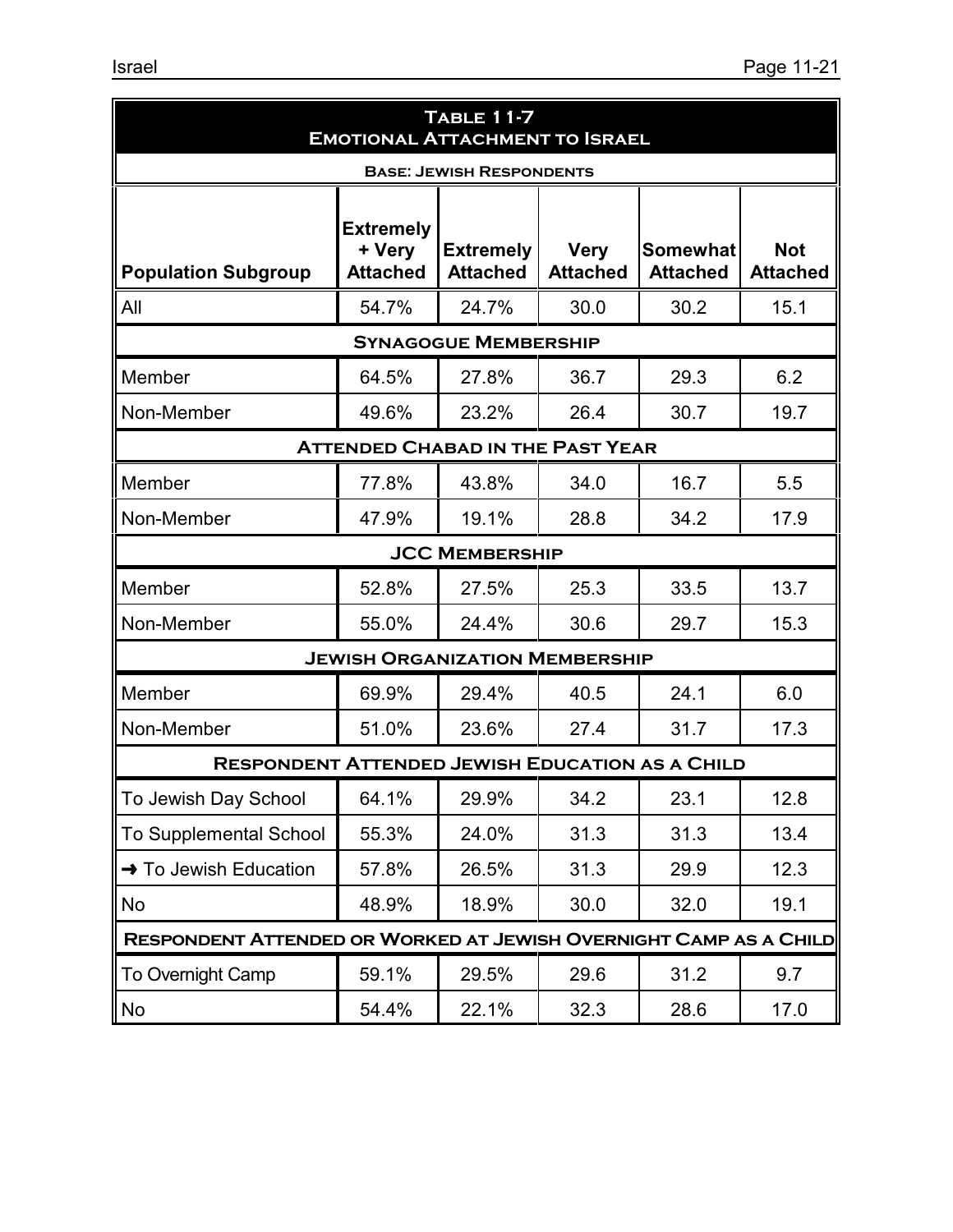|                                                                    | <b>TABLE 11-7</b><br><b>EMOTIONAL ATTACHMENT TO ISRAEL</b> |                                     |                                |                                    |                               |  |  |  |
|--------------------------------------------------------------------|------------------------------------------------------------|-------------------------------------|--------------------------------|------------------------------------|-------------------------------|--|--|--|
| <b>BASE: JEWISH RESPONDENTS</b>                                    |                                                            |                                     |                                |                                    |                               |  |  |  |
| <b>Population Subgroup</b>                                         | <b>Extremely</b><br>+ Very<br><b>Attached</b>              | <b>Extremely</b><br><b>Attached</b> | <b>Very</b><br><b>Attached</b> | <b>Somewhat</b><br><b>Attached</b> | <b>Not</b><br><b>Attached</b> |  |  |  |
| All                                                                | 54.7%                                                      | 24.7%                               | 30.0                           | 30.2                               | 15.1                          |  |  |  |
| <b>RESPONDENT PARTICIPATED IN JEWISH YOUTH GROUP AS A TEENAGER</b> |                                                            |                                     |                                |                                    |                               |  |  |  |
| In Youth Group                                                     | 66.8%                                                      | 29.9%                               | 36.9                           | 23.1                               | 10.1                          |  |  |  |
| No                                                                 | 48.1%                                                      | 20.7%                               | 27.4                           | 34.1                               | 17.8                          |  |  |  |
| <b>RESPONDENT PARTICIPATED IN HILLEL/CHABAD WHILE IN COLLEGE</b>   |                                                            | (EXCLUDING HIGH HOLIDAYS)           |                                |                                    |                               |  |  |  |
| <b>Hillel/Chabad Participant</b>                                   | 70.8%                                                      | 31.9%                               | 38.9                           | 25.5                               | 3.7                           |  |  |  |
| No                                                                 | 51.1%                                                      | 21.9%                               | 29.2                           | 33.2                               | 15.7                          |  |  |  |
|                                                                    |                                                            | <b>ANY ADULT VISITED ISRAEL</b>     |                                |                                    |                               |  |  |  |
| On Jewish Trip                                                     | 63.0%                                                      | 28.7%                               | 34.3                           | 31.1                               | 5.9                           |  |  |  |
| On General Trip                                                    | 68.4%                                                      | 35.8%                               | 32.6                           | 24.4                               | 7.2                           |  |  |  |
| No                                                                 | 36.5%                                                      | 11.8%                               | 24.7                           | 35.0                               | 28.5                          |  |  |  |
| <b>JEWISH FEDERATION MARKET SEGMENTS IN THE PAST YEAR</b>          |                                                            |                                     |                                |                                    |                               |  |  |  |
| Donated to<br>Federation                                           | 66.7%                                                      | 29.2%                               | 37.5                           | 29.4                               | 3.9                           |  |  |  |
| Asked, Did Not Donate                                              | 44.6%                                                      | 24.7%                               | 19.9                           | 48.0                               | 7.4                           |  |  |  |
| <b>Not Asked</b>                                                   | 51.4%                                                      | 23.5%                               | 27.9                           | 28.6                               | 20.0                          |  |  |  |
| <b>DONATED TO JEWISH FEDERATION IN THE PAST YEAR</b>               |                                                            |                                     |                                |                                    |                               |  |  |  |
| Nothing                                                            | 50.7%                                                      | 23.7%                               | 27.0                           | 30.7                               | 18.6                          |  |  |  |
| <b>Under \$100</b>                                                 | 63.1%                                                      | 27.4%                               | 35.7                           | 33.2                               | 3.7                           |  |  |  |
| $$100 - $500$                                                      | 61.2%                                                      | 22.8%                               | 38.4                           | 34.6                               | 4.2                           |  |  |  |
| $$500 - $1,000$                                                    | 87.3%                                                      | 38.3%                               | 49.0                           | 11.0                               | 1.7                           |  |  |  |
| \$1,000 and over                                                   | 72.8%                                                      | 41.8%                               | 31.0                           | 20.8                               | 6.4                           |  |  |  |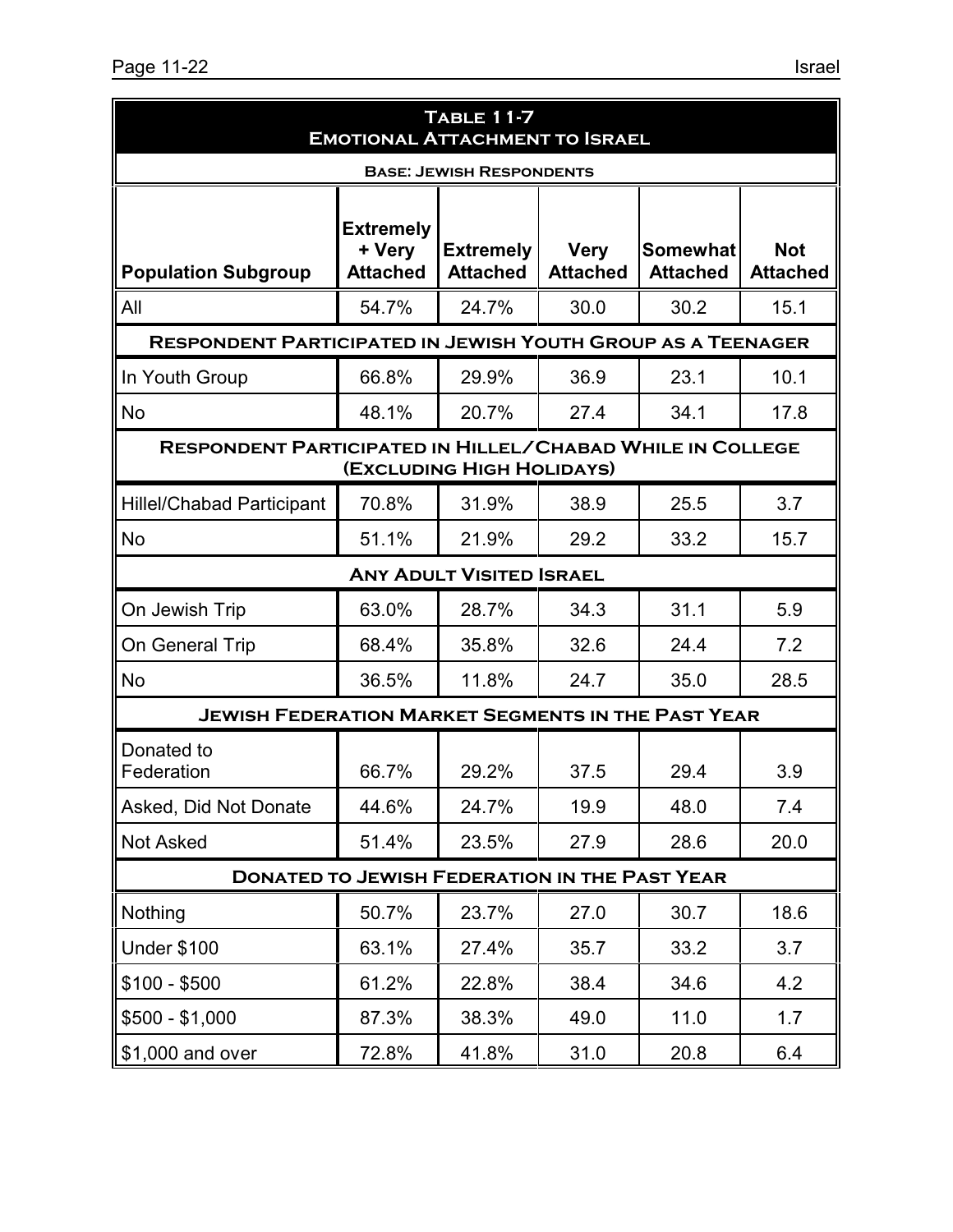| <b>TABLE 11-8</b><br><b>EMOTIONAL ATTACHMENT TO ISRAEL</b><br><b>COMMUNITY COMPARISONS</b> |      |                           |                                     |                                |                                    |                               |  |
|--------------------------------------------------------------------------------------------|------|---------------------------|-------------------------------------|--------------------------------|------------------------------------|-------------------------------|--|
|                                                                                            |      |                           | <b>BASE: JEWISH RESPONDENTS</b>     |                                |                                    |                               |  |
| <b>Community</b>                                                                           | Year | Extremely/<br><b>Very</b> | <b>Extremely</b><br><b>Attached</b> | <b>Very</b><br><b>Attached</b> | <b>Somewhat</b><br><b>Attached</b> | <b>Not</b><br><b>Attached</b> |  |
| <b>Miami</b>                                                                               | 2014 | 62%                       | 32%                                 | 30                             | 27                                 | 11                            |  |
| <b>S Palm Beach</b>                                                                        | 2005 | 61%                       | 24%                                 | 36                             | 33                                 | $\overline{7}$                |  |
| <b>Middlesex</b>                                                                           | 2008 | 58%                       | 27%                                 | 31                             | 32                                 | 10                            |  |
| Detroit                                                                                    | 2005 | 56%                       | 26%                                 | 29                             | 32                                 | 12                            |  |
| <b>Jacksonville</b>                                                                        | 2002 | 56%                       | 25%                                 | 31                             | 33                                 | 11                            |  |
| Bergen                                                                                     | 2001 | 55%                       | 26%                                 | 29                             | 33                                 | 12                            |  |
| <b>BROWARD</b>                                                                             | 2016 | 55%                       | 25%                                 | 30                             | 30                                 | 15                            |  |
| San Antonio                                                                                | 2007 | 55%                       | 23%                                 | 32                             | 33                                 | 12                            |  |
| Lehigh Valley                                                                              | 2007 | 54%                       | 21%                                 | 32                             | 36                                 | 10                            |  |
| <b>W Palm Beach</b>                                                                        | 2005 | 54%                       | 19%                                 | 35                             | 37                                 | 9                             |  |
| Rhode Island                                                                               | 2002 | 53%                       | 22%                                 | 31                             | 37                                 | 10                            |  |
| Minneapolis                                                                                | 2004 | 52%                       | 21%                                 | 31                             | 37                                 | 11                            |  |
| <b>Atlantic County</b>                                                                     | 2004 | 51%                       | 19%                                 | 32                             | 39                                 | 10                            |  |
| St. Paul                                                                                   | 2004 | 50%                       | 20%                                 | 30                             | 35                                 | 16                            |  |
| Sarasota                                                                                   | 2001 | 49%                       | 22%                                 | 26                             | 41                                 | 11                            |  |
| Houston                                                                                    | 2016 | 49%                       | 21%                                 | 28                             | 38                                 | 13                            |  |
| Washington                                                                                 | 2003 | 49%                       | 20%                                 | 29                             | 37                                 | 15                            |  |
| Tucson                                                                                     | 2002 | 47%                       | 18%                                 | 29                             | 37                                 | 16                            |  |
| New Haven                                                                                  | 2010 | 47%                       | 17%                                 | 30                             | 36                                 | 17                            |  |
| Los Angeles                                                                                | 1997 | 45%                       | 17%                                 | 28                             | 39                                 | 15                            |  |
| Milwaukee                                                                                  | 1996 | 44%                       | 15%                                 | 29                             | 41                                 | 15                            |  |
| <b>Broward</b>                                                                             | 1997 | 42%                       | 17%                                 | 25                             | 41                                 | 17                            |  |
| Monmouth                                                                                   | 1997 | 42%                       | 16%                                 | 26                             | 43                                 | 15                            |  |
| San Francisco                                                                              | 2004 | 42%                       | 16%                                 | 26                             | 32                                 | 26                            |  |
| Harrisburg                                                                                 | 1994 | 42%                       | 13%                                 | 29                             | 42                                 | 16                            |  |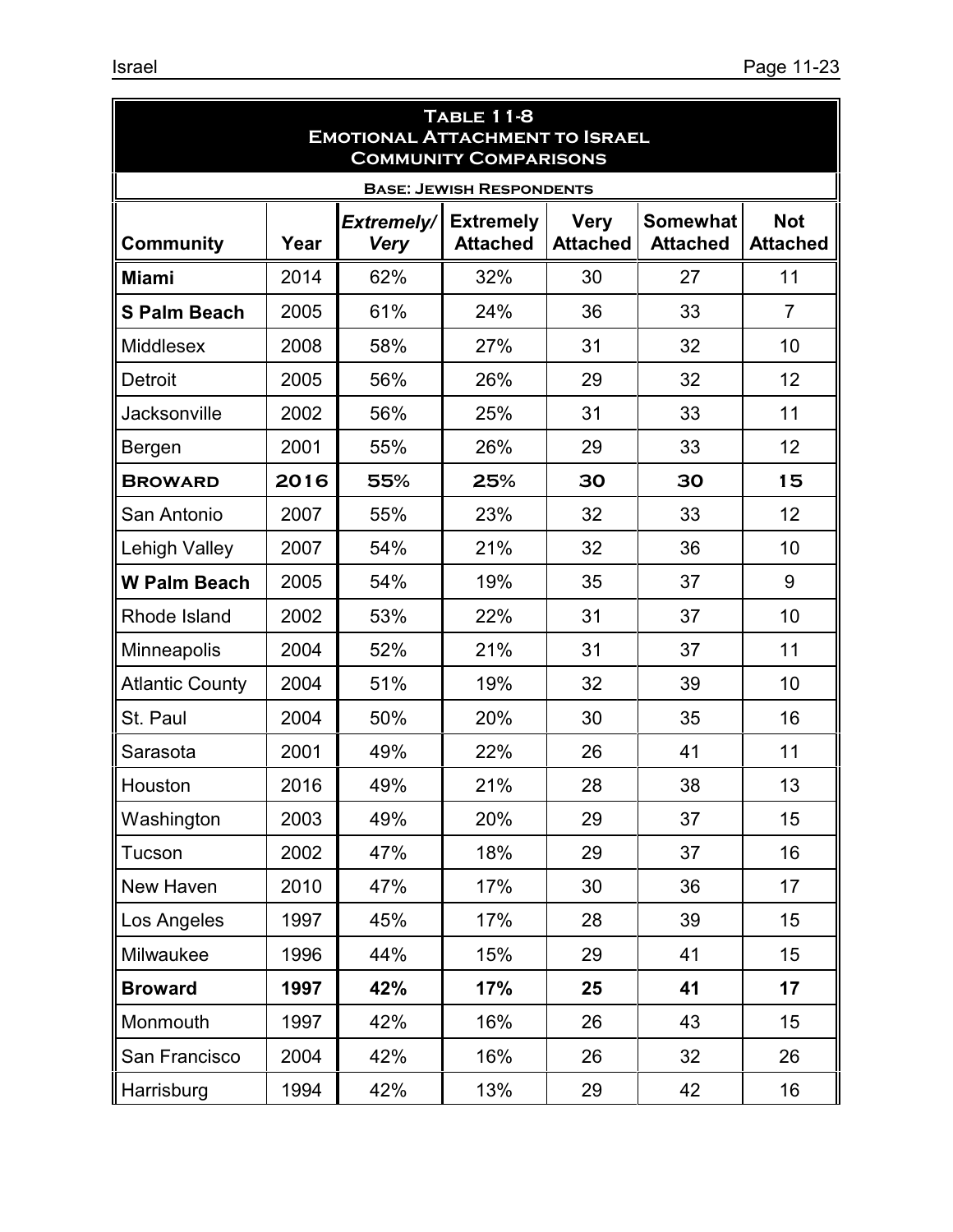| <b>TABLE 11-8</b><br><b>EMOTIONAL ATTACHMENT TO ISRAEL</b><br><b>COMMUNITY COMPARISONS</b> |      |                                        |                                     |                                  |                                    |                                      |  |
|--------------------------------------------------------------------------------------------|------|----------------------------------------|-------------------------------------|----------------------------------|------------------------------------|--------------------------------------|--|
|                                                                                            |      |                                        | <b>BASE: JEWISH RESPONDENTS</b>     |                                  |                                    |                                      |  |
| <b>Community</b>                                                                           | Year | Extremely/<br><b>Very</b>              | <b>Extremely</b><br><b>Attached</b> | <b>Very</b><br><b>Attached</b>   | <b>Somewhat</b><br><b>Attached</b> | <b>Not</b><br><b>Attached</b>        |  |
| Westport                                                                                   | 2000 | 41%                                    | 14%                                 | 28                               | 44                                 | 15                                   |  |
| Richmond                                                                                   | 1994 | 41%                                    | 11%                                 | 30                               | 41                                 | 18                                   |  |
| <b>Tidewater</b>                                                                           | 2001 | 40%                                    | 14%                                 | 26                               | 41                                 | 20                                   |  |
| Hartford                                                                                   | 2000 | 40%                                    | 12%                                 | 27                               | 46                                 | 15                                   |  |
| Wilmington                                                                                 | 1995 | 38%                                    | 11%                                 | 27                               | 43                                 | 19                                   |  |
| Rochester                                                                                  | 1999 | 37%                                    | 12%                                 | 25                               | 45                                 | 17                                   |  |
| St. Petersburg                                                                             | 1994 | 37%                                    | 11%                                 | 26                               | 44                                 | 20                                   |  |
| <b>Las Vegas</b>                                                                           | 2005 | 36%                                    | 14%                                 | 22                               | 40                                 | 24                                   |  |
| Charlotte                                                                                  | 1997 | 35%                                    | 11%                                 | 24                               | 48                                 | 18                                   |  |
| Portland (ME)                                                                              | 2007 | 33%                                    | 12%                                 | 22                               | 46                                 | 21                                   |  |
| York                                                                                       | 1999 | 32%                                    | 10%                                 | 22                               | 47                                 | 21                                   |  |
| <b>Essex-Morris</b>                                                                        | 1998 | <b>NA</b>                              | 30%                                 |                                  | 52                                 | 18                                   |  |
|                                                                                            |      | <b>Alternative Response Categories</b> |                                     |                                  |                                    |                                      |  |
| <b>Community</b>                                                                           | Year | Very/<br><b>Somewhat</b>               | <b>Very</b><br><b>Attached</b>      | Some-<br>what<br><b>Attached</b> | <b>Not Very</b><br><b>Attached</b> | <b>Not at All</b><br><b>Attached</b> |  |
| Cleveland                                                                                  | 2011 | 86%                                    | 44%                                 | 42                               | 8                                  | 6                                    |  |
| <b>Baltimore</b>                                                                           | 2010 | 84%                                    | 46%                                 | 38                               | 9                                  | $\overline{7}$                       |  |
| <b>Atlanta</b>                                                                             | 2006 | 81%                                    | 40%                                 | 41                               | 14                                 | 5                                    |  |
| Philadelphia                                                                               | 2009 | 79%                                    | 42%                                 | 37                               | 12                                 | 8                                    |  |
| New York                                                                                   | 2011 | 78%                                    | 46%                                 | 32                               | 11                                 | 11                                   |  |
| Chicago                                                                                    | 2010 | 77%                                    | 41%                                 | 36                               | 15                                 | 8                                    |  |
| St. Louis                                                                                  | 2014 | 74%                                    | 38%                                 | 36                               | 17                                 | 9                                    |  |
| Denver                                                                                     | 2007 | 71%                                    | 34%                                 | 37                               | 16                                 | 13                                   |  |
| <b>Howard County</b>                                                                       | 2010 | 69%                                    | 33%                                 | 36                               | 14                                 | 17                                   |  |
| Columbus                                                                                   | 2013 | 68%                                    | 26%                                 | 42                               | 13                                 | 20                                   |  |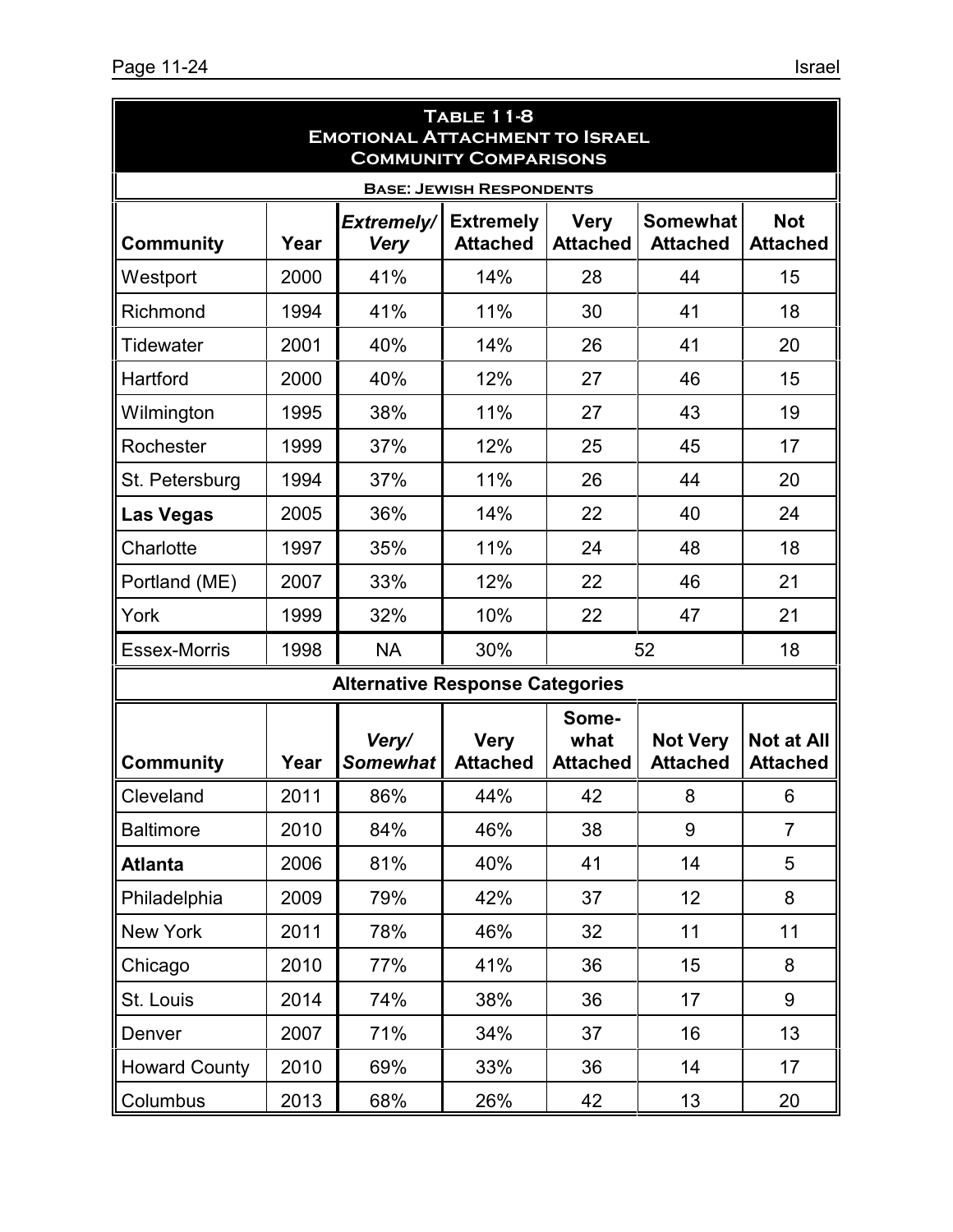| <b>TABLE 11-9</b><br><b>EXTREMELY/VERY EMOTIONALLY ATTACHED TO ISRAEL</b><br><b>BY AGE OF RESPONDENT</b><br><b>COMMUNITY COMPARISONS</b> |      |                    |                                 |       |       |       |       |     |
|------------------------------------------------------------------------------------------------------------------------------------------|------|--------------------|---------------------------------|-------|-------|-------|-------|-----|
|                                                                                                                                          |      |                    | <b>BASE: JEWISH RESPONDENTS</b> |       |       |       |       |     |
| Community                                                                                                                                | Year | <b>Under</b><br>35 | $35 - 49$                       | 50-64 | 65-74 | $75+$ | $65+$ | All |
| <b>Miami</b>                                                                                                                             | 2014 | 65%                | 63%                             | 64%   | 56%   | 64%   | 60%   | 62% |
| Bergen                                                                                                                                   | 2001 | 47%                | 56%                             | 53%   | 58%   | 61%   | 59%   | 55% |
| San Antonio                                                                                                                              | 2007 | 38%                | 55%                             | 52%   | 62%   | 60%   | 61%   | 55% |
| Jacksonville                                                                                                                             | 2002 | 47%                | 54%                             | 52%   | 73%   | 63%   | 67%   | 56% |
| <b>BROWARD</b>                                                                                                                           | 2016 | 52%                | 52%                             | 54%   | 53%   | 62%   | 58%   | 55% |
| Detroit                                                                                                                                  | 2005 | 58%                | 51%                             | 54%   | 63%   | 57%   | 59%   | 56% |
| Minneapolis                                                                                                                              | 2004 | 33%                | 51%                             | 46%   | 62%   | 68%   | 65%   | 52% |
| <b>Middlesex</b>                                                                                                                         | 2008 | 58%                | 46%                             | 52%   | 61%   | 68%   | 65%   | 58% |
| Washington                                                                                                                               | 2003 | 48%                | 46%                             | 52%   | 47%   | 53%   | 51%   | 49% |
| <b>S Palm Beach</b>                                                                                                                      | 2005 | 35%                | 45%                             | 54%   | 64%   | 66%   | 65%   | 61% |
| Houston                                                                                                                                  | 2016 | 56%                | 44%                             | 44%   | 55%   | 52%   | 54%   | 49% |
| Rhode Island                                                                                                                             | 2002 | 38%                | 44%                             | 56%   | 70%   | 61%   | 64%   | 53% |
| Tucson                                                                                                                                   | 2002 | 47%                | 42%                             | 43%   | 50%   | 59%   | 54%   | 47% |
| St. Paul                                                                                                                                 | 2004 | 44%                | 41%                             | 57%   | 64%   | 54%   | 57%   | 50% |
| <b>Broward</b>                                                                                                                           | 1997 | 40%                | 39%                             | 31%   | 46%   | 46%   | 46%   | 42% |
| <b>Lehigh Valley</b>                                                                                                                     | 2007 | 38%                | 39%                             | 56%   | 60%   | 63%   | 62%   | 54% |
| Westport                                                                                                                                 | 2000 | 35%                | 39%                             | 36%   | 47%   | 61%   | 55%   | 41% |
| Milwaukee                                                                                                                                | 1996 | 32%                | 39%                             | 48%   | 55%   | 51%   | 53%   | 44% |
| Harrisburg                                                                                                                               | 1994 | 35%                | 37%                             | 48%   | 54%   | 53%   | 54%   | 42% |
| Wilmington                                                                                                                               | 1995 | 30%                | 37%                             | 34%   | 59%   | 38%   | 50%   | 38% |
| Richmond                                                                                                                                 | 1994 | 28%                | 37%                             | 51%   | 53%   | 54%   | 53%   | 41% |
| Monmouth                                                                                                                                 | 1997 | 32%                | 36%                             | 43%   | 52%   | 52%   | 52%   | 42% |
| New Haven                                                                                                                                | 2010 | 51%                | 35%                             | 47%   | 49%   | 55%   | 53%   | 47% |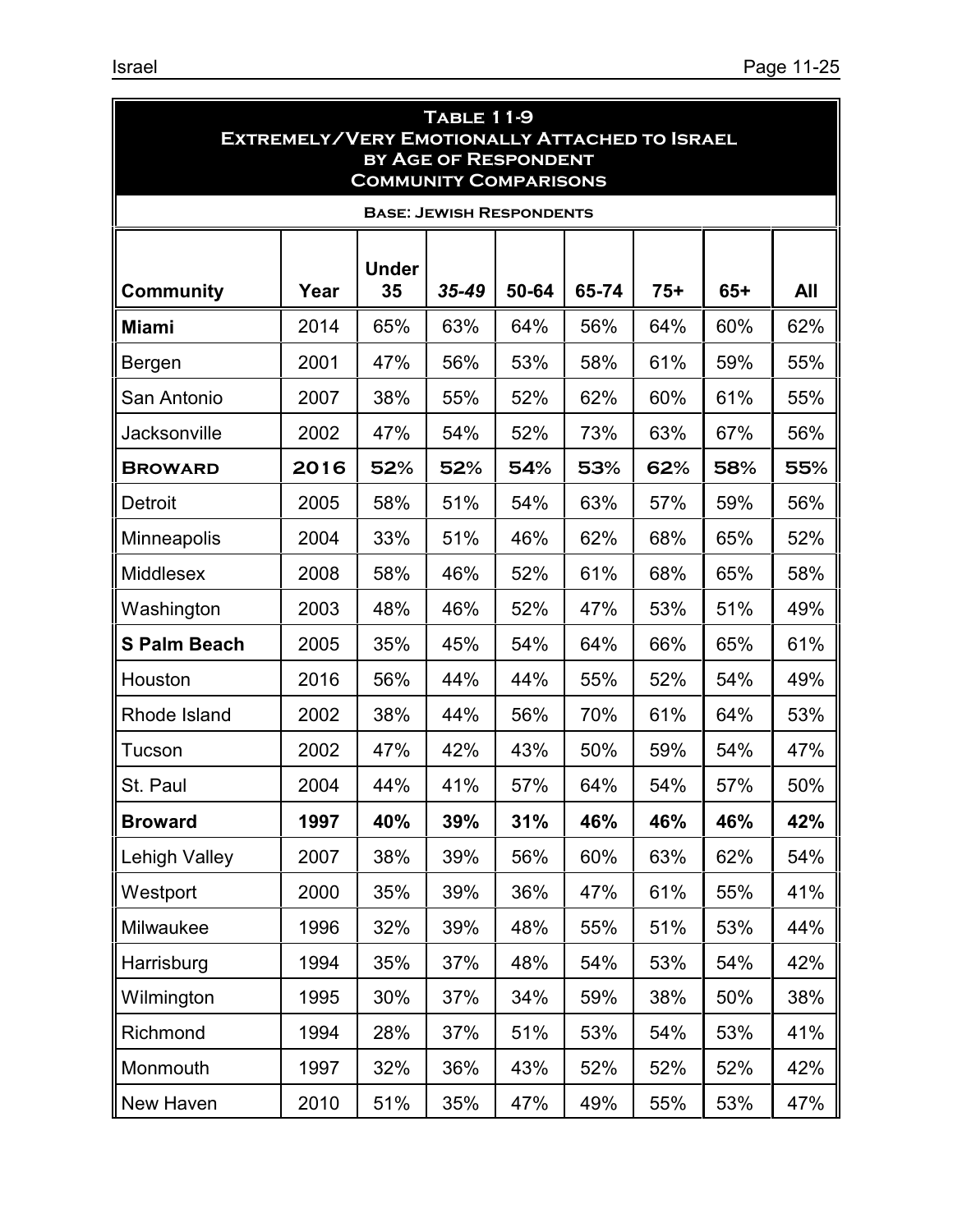| <b>TABLE 11-9</b><br><b>EXTREMELY/VERY EMOTIONALLY ATTACHED TO ISRAEL</b><br><b>BY AGE OF RESPONDENT</b><br><b>COMMUNITY COMPARISONS</b> |      |     |                                 |     |           |           |     |     |
|------------------------------------------------------------------------------------------------------------------------------------------|------|-----|---------------------------------|-----|-----------|-----------|-----|-----|
|                                                                                                                                          |      |     | <b>BASE: JEWISH RESPONDENTS</b> |     |           |           |     |     |
| <b>Under</b><br>50-64<br>65-74<br>$75+$<br>$65+$<br>Year<br>35<br>$35 - 49$<br>All<br><b>Community</b>                                   |      |     |                                 |     |           |           |     |     |
| Hartford                                                                                                                                 | 2000 | 23% | 35%                             | 40% | 52%       | 44%       | 48% | 40% |
| Tidewater                                                                                                                                | 2001 | 31% | 34%                             | 43% | 47%       | 56%       | 52% | 40% |
| Charlotte                                                                                                                                | 1997 | 27% | 33%                             | 33% | <b>NA</b> | <b>NA</b> | 56% | 35% |
| <b>W Palm Beach</b>                                                                                                                      | 2005 | 25% | 33%                             | 50% | 61%       | 61%       | 61% | 54% |
| <b>Las Vegas</b>                                                                                                                         | 2005 | 32% | 31%                             | 37% | 38%       | 44%       | 41% | 36% |
| St. Petersburg                                                                                                                           | 1994 | 37% | 30%                             | 39% | 47%       | 35%       | 41% | 37% |
| Rochester                                                                                                                                | 1999 | 29% | 30%                             | 36% | 53%       | 45%       | 49% | 37% |
| York                                                                                                                                     | 1999 | 9%  | 27%                             | 37% | 42%       | 48%       | 44% | 32% |
| <b>Atlantic County</b>                                                                                                                   | 2004 |     | 37%                             | 48% | 58%       | 60%       | 59% | 51% |
| Sarasota                                                                                                                                 | 2001 |     | 27%                             | 48% | 56%       | 53%       | 55% | 49% |
| Portland (ME)                                                                                                                            | 2007 |     | 24%                             | 35% | 48%       | 48%       | 48% | 33% |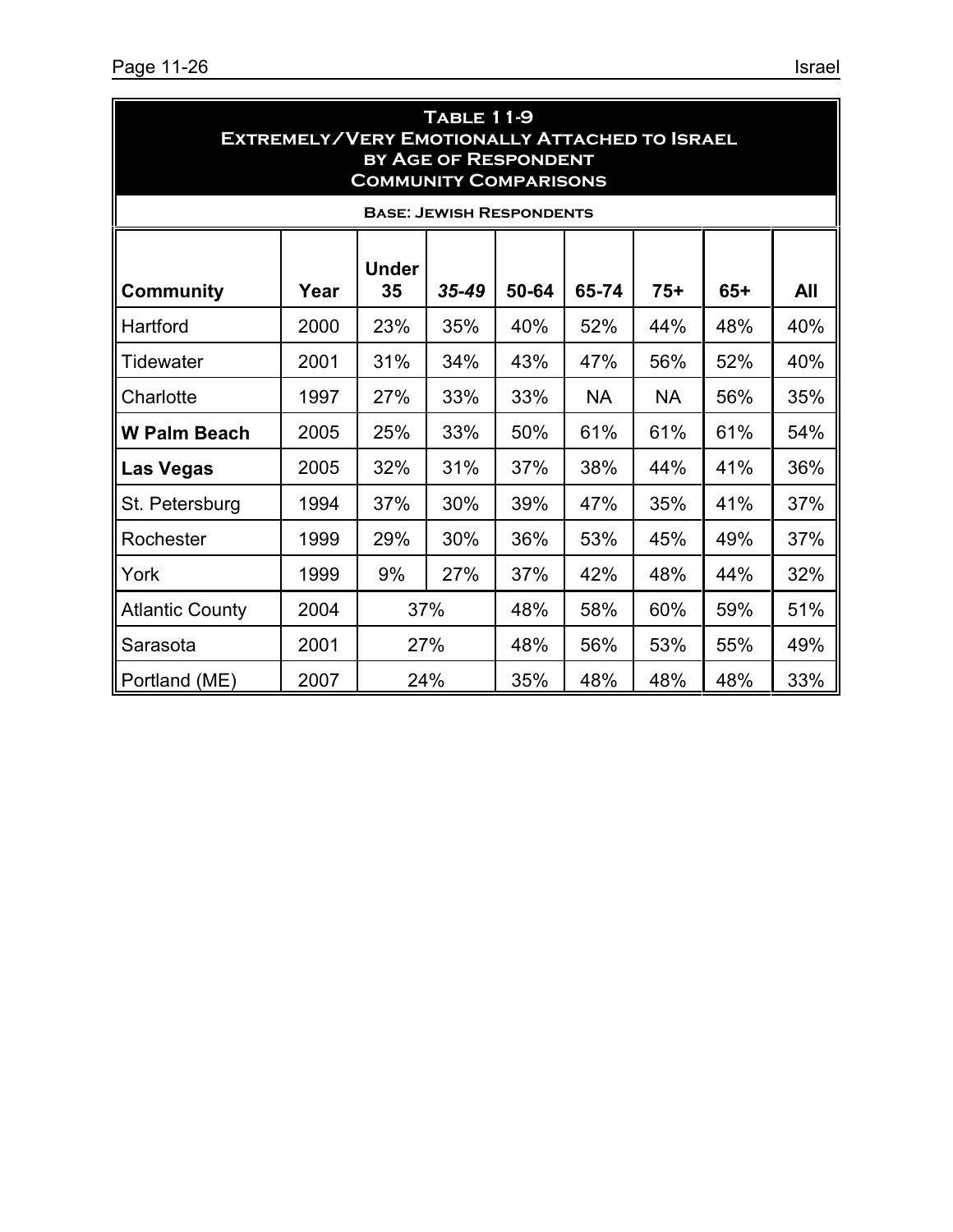| <b>TABLE 11-10</b><br><b>EXTREMELY/VERY EMOTIONALLY ATTACHED TO ISRAEL</b><br><b>BY JEWISH IDENTIFICATION</b><br><b>COMMUNITY COMPARISONS</b> |                                                                                                            |           |                                 |     |     |     |  |  |
|-----------------------------------------------------------------------------------------------------------------------------------------------|------------------------------------------------------------------------------------------------------------|-----------|---------------------------------|-----|-----|-----|--|--|
|                                                                                                                                               |                                                                                                            |           | <b>BASE: JEWISH RESPONDENTS</b> |     |     |     |  |  |
| <b>Community</b>                                                                                                                              | Just<br><b>Conser-</b><br>All <sup>1</sup><br><b>Orthodox</b><br>vative<br><b>Reform</b><br>Jewish<br>Year |           |                                 |     |     |     |  |  |
| <b>Miami</b>                                                                                                                                  | 2014                                                                                                       | 86%       | 76%                             | 53% | 53% | 62% |  |  |
| Jacksonville                                                                                                                                  | 2002                                                                                                       | <b>NA</b> | 70%                             | 41% | 51% | 56% |  |  |
| San Antonio                                                                                                                                   | 2007                                                                                                       | 89%       | 67%                             | 52% | 45% | 55% |  |  |
| Middlesex                                                                                                                                     | 2008                                                                                                       | 92%       | 69%                             | 51% | 44% | 58% |  |  |
| <b>S Palm Beach</b>                                                                                                                           | 2005                                                                                                       | 84%       | 76%                             | 56% | 44% | 61% |  |  |
| <b>BROWARD</b>                                                                                                                                | 2016                                                                                                       | 83%       | 65%                             | 55% | 42% | 55% |  |  |
| <b>Minneapolis</b>                                                                                                                            | 2004                                                                                                       | <b>NA</b> | 68%                             | 45% | 41% | 52% |  |  |
| St. Paul                                                                                                                                      | 2004                                                                                                       | <b>NA</b> | 65%                             | 40% | 41% | 50% |  |  |
| Houston                                                                                                                                       | 2016                                                                                                       | 67%       | 63%                             | 45% | 40% | 49% |  |  |
| Lehigh Valley                                                                                                                                 | 2007                                                                                                       | <b>NA</b> | 68%                             | 46% | 40% | 54% |  |  |
| <b>W Palm Beach</b>                                                                                                                           | 2005                                                                                                       | 100%      | 69%                             | 51% | 39% | 54% |  |  |
| Bergen                                                                                                                                        | 2001                                                                                                       | 96%       | 65%                             | 43% | 39% | 55% |  |  |
| <b>Atlantic County</b>                                                                                                                        | 2004                                                                                                       | <b>NA</b> | 61%                             | 52% | 38% | 51% |  |  |
| Tucson                                                                                                                                        | 2002                                                                                                       | <b>NA</b> | 64%                             | 46% | 37% | 47% |  |  |
| Rhode Island                                                                                                                                  | 2002                                                                                                       | 85%       | 69%                             | 52% | 36% | 53% |  |  |
| Sarasota                                                                                                                                      | 2001                                                                                                       | <b>NA</b> | 60%                             | 53% | 36% | 49% |  |  |
| Wilmington                                                                                                                                    | 1995                                                                                                       | 64%       | 48%                             | 28% | 35% | 38% |  |  |
| Milwaukee                                                                                                                                     | 1996                                                                                                       | 65%       | 63%                             | 40% | 33% | 44% |  |  |
| Detroit                                                                                                                                       | 2005                                                                                                       | 94%       | 73%                             | 46% | 32% | 56% |  |  |
| Washington                                                                                                                                    | 2003                                                                                                       | 96%       | 70%                             | 42% | 32% | 49% |  |  |
| New Haven                                                                                                                                     | 2010                                                                                                       | 94%       | 62%                             | 44% | 31% | 47% |  |  |
| <b>Broward</b>                                                                                                                                | 1997                                                                                                       | 75%       | 50%                             | 40% | 31% | 42% |  |  |
| Westport                                                                                                                                      | 2000                                                                                                       | <b>NA</b> | 58%                             | 41% | 29% | 41% |  |  |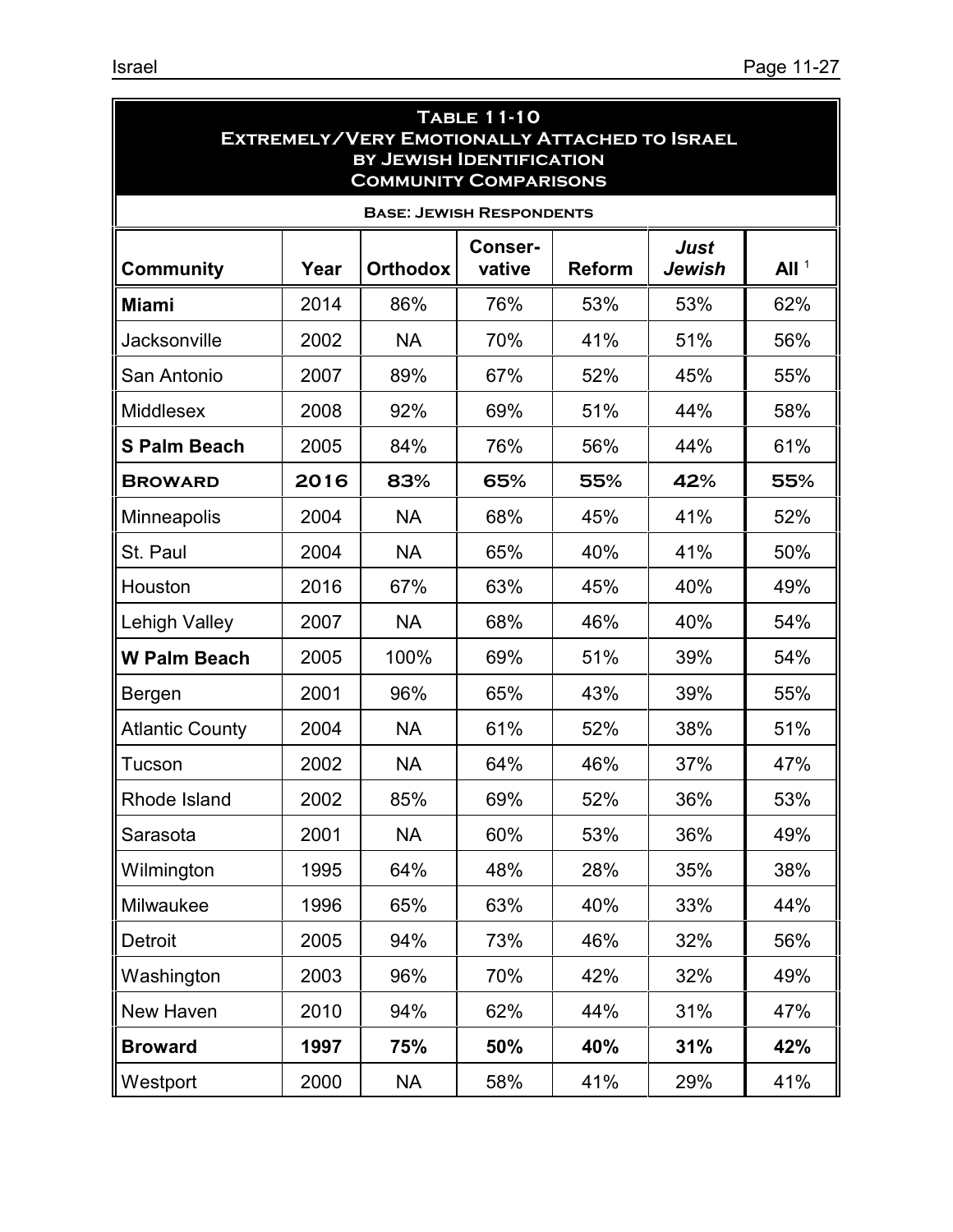| <b>TABLE 11-10</b><br><b>EXTREMELY/VERY EMOTIONALLY ATTACHED TO ISRAEL</b><br><b>BY JEWISH IDENTIFICATION</b><br><b>COMMUNITY COMPARISONS</b> |      |           |                                 |     |     |     |  |  |
|-----------------------------------------------------------------------------------------------------------------------------------------------|------|-----------|---------------------------------|-----|-----|-----|--|--|
|                                                                                                                                               |      |           | <b>BASE: JEWISH RESPONDENTS</b> |     |     |     |  |  |
| <b>Just</b><br><b>Conser-</b><br>All <sup>1</sup><br><b>Community</b><br><b>Orthodox</b><br><b>Reform</b><br>Year<br>vative<br>Jewish         |      |           |                                 |     |     |     |  |  |
| Hartford                                                                                                                                      | 2000 | 84%       | 55%                             | 32% | 28% | 40% |  |  |
| Harrisburg                                                                                                                                    | 1994 | 75%       | 54%                             | 33% | 28% | 42% |  |  |
| 2005<br>62%<br>49%<br>36%<br>27%<br>36%<br><b>Las Vegas</b>                                                                                   |      |           |                                 |     |     |     |  |  |
| Monmouth                                                                                                                                      | 1997 | 65%       | 56%                             | 28% | 27% | 42% |  |  |
| Richmond                                                                                                                                      | 1994 | 69%       | 57%                             | 31% | 27% | 41% |  |  |
| Tidewater                                                                                                                                     | 2001 | <b>NA</b> | 55%                             | 30% | 26% | 40% |  |  |
| Portland (ME)                                                                                                                                 | 2007 | <b>NA</b> | 54%                             | 35% | 24% | 33% |  |  |
| Charlotte                                                                                                                                     | 1997 | <b>NA</b> | 57%                             | 26% | 24% | 35% |  |  |
| St. Petersburg                                                                                                                                | 1994 | <b>NA</b> | 56%                             | 36% | 24% | 37% |  |  |
| Rochester                                                                                                                                     | 1999 | 67%       | 60%                             | 33% | 19% | 37% |  |  |
| York                                                                                                                                          | 1999 | <b>NA</b> | 46%                             | 31% | 17% | 32% |  |  |
| <sup>1</sup> Includes Reconstructionist, which is not shown in the table due to small sample sizes.                                           |      |           |                                 |     |     |     |  |  |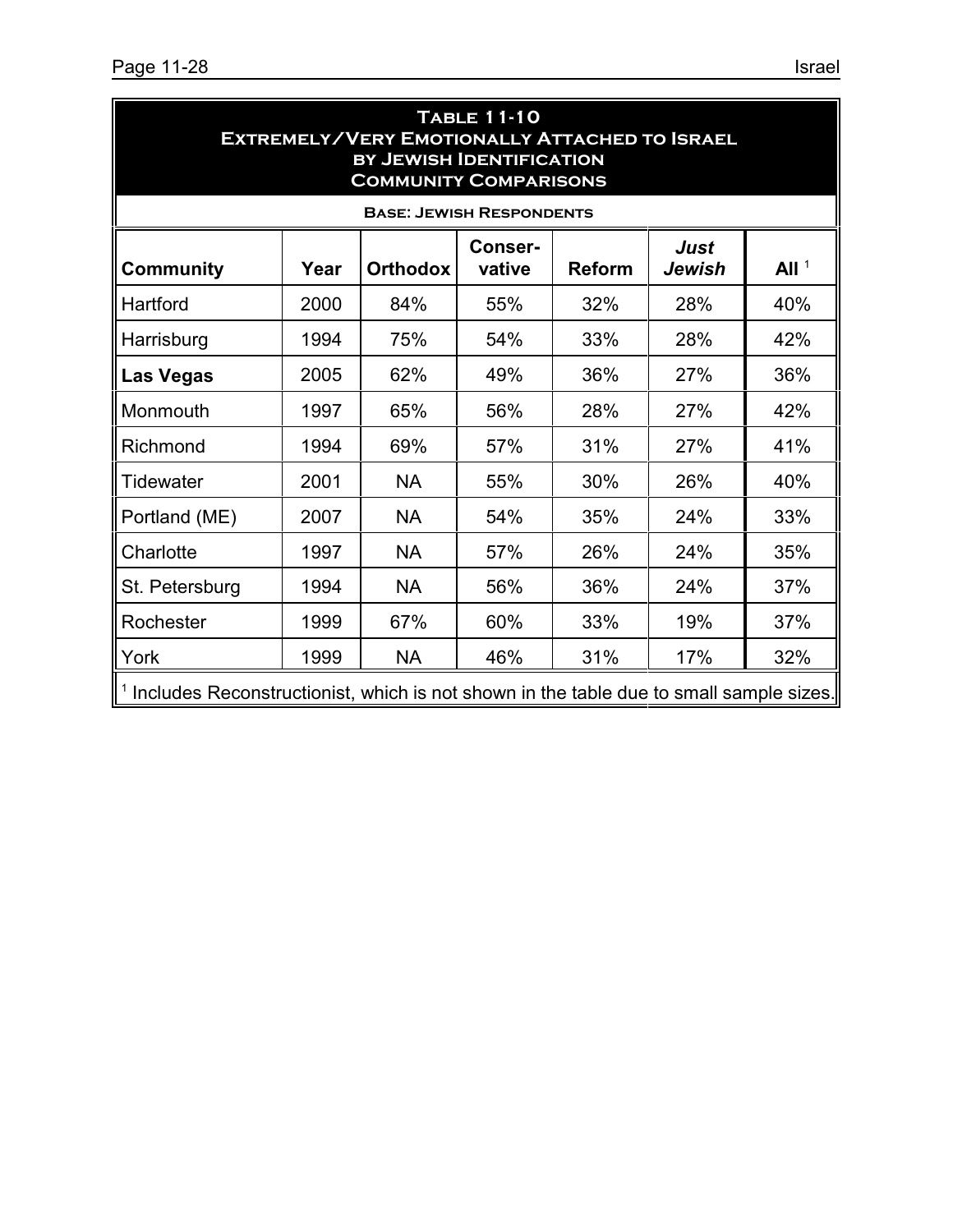| <b>TABLE 11-11</b><br><b>EXTREMELY/VERY EMOTIONALLY ATTACHED TO ISRAEL</b><br><b>BY TYPE OF MARRIAGE</b><br><b>COMMUNITY COMPARISONS</b> |      |                                 |               |                     |  |  |  |
|------------------------------------------------------------------------------------------------------------------------------------------|------|---------------------------------|---------------|---------------------|--|--|--|
|                                                                                                                                          |      | <b>BASE: JEWISH RESPONDENTS</b> |               |                     |  |  |  |
| <b>In-Married</b>                                                                                                                        |      |                                 |               |                     |  |  |  |
| <b>Community</b>                                                                                                                         | Year | 2 Born/Raised<br>Jews           | Conversionary | <b>Intermarried</b> |  |  |  |
| San Antonio                                                                                                                              | 2007 | 64%                             | 49%           | 50%                 |  |  |  |
| <b>Miami</b>                                                                                                                             | 2014 | 71%                             | 60%           | 49%                 |  |  |  |
| <b>Jacksonville</b>                                                                                                                      | 2002 | 67%                             | 63%           | 46%                 |  |  |  |
| <b>BROWARD</b>                                                                                                                           | 2016 | 61%                             | 55%           | 42%                 |  |  |  |
| <b>S Palm Beach</b>                                                                                                                      | 2005 | 66%                             | 54%           | 41%                 |  |  |  |
| Rhode Island                                                                                                                             | 2002 | 67%                             | 30%           | 38%                 |  |  |  |
| Tucson                                                                                                                                   | 2002 | 55%                             | 52%           | 38%                 |  |  |  |
| <b>Middlesex</b>                                                                                                                         | 2008 | 64%                             | <b>NA</b>     | 36%                 |  |  |  |
| Houston                                                                                                                                  | 2016 | 61%                             | 35%           | 49%                 |  |  |  |
| <b>Atlantic County</b>                                                                                                                   | 2004 | 56%                             | <b>NA</b>     | 35%                 |  |  |  |
| San Francisco                                                                                                                            | 2004 | 52%                             | <b>NA</b>     | 35%                 |  |  |  |
| Las Vegas                                                                                                                                | 2005 | 43%                             | 41%           | 34%                 |  |  |  |
| <b>Lehigh Valley</b>                                                                                                                     | 2007 | 64%                             | 56%           | 33%                 |  |  |  |
| Minneapolis                                                                                                                              | 2004 | 66%                             | 48%           | 32%                 |  |  |  |
| Westport                                                                                                                                 | 2000 | 51%                             | 32%           | 32%                 |  |  |  |
| New Haven                                                                                                                                | 2010 | 59%                             | 46%           | 31%                 |  |  |  |
| <b>W Palm Beach</b>                                                                                                                      | 2005 | 62%                             | 44%           | 30%                 |  |  |  |
| Sarasota                                                                                                                                 | 2001 | 57%                             | <b>NA</b>     | 30%                 |  |  |  |
| <b>Broward</b>                                                                                                                           | 1997 | 50%                             | 40%           | 30%                 |  |  |  |
| Milwaukee                                                                                                                                | 1996 | 53%                             | <b>NA</b>     | 30%                 |  |  |  |
| Washington                                                                                                                               | 2003 | 61%                             | 60%           | 29%                 |  |  |  |
| St. Paul                                                                                                                                 | 2004 | 64%                             | 54%           | 28%                 |  |  |  |